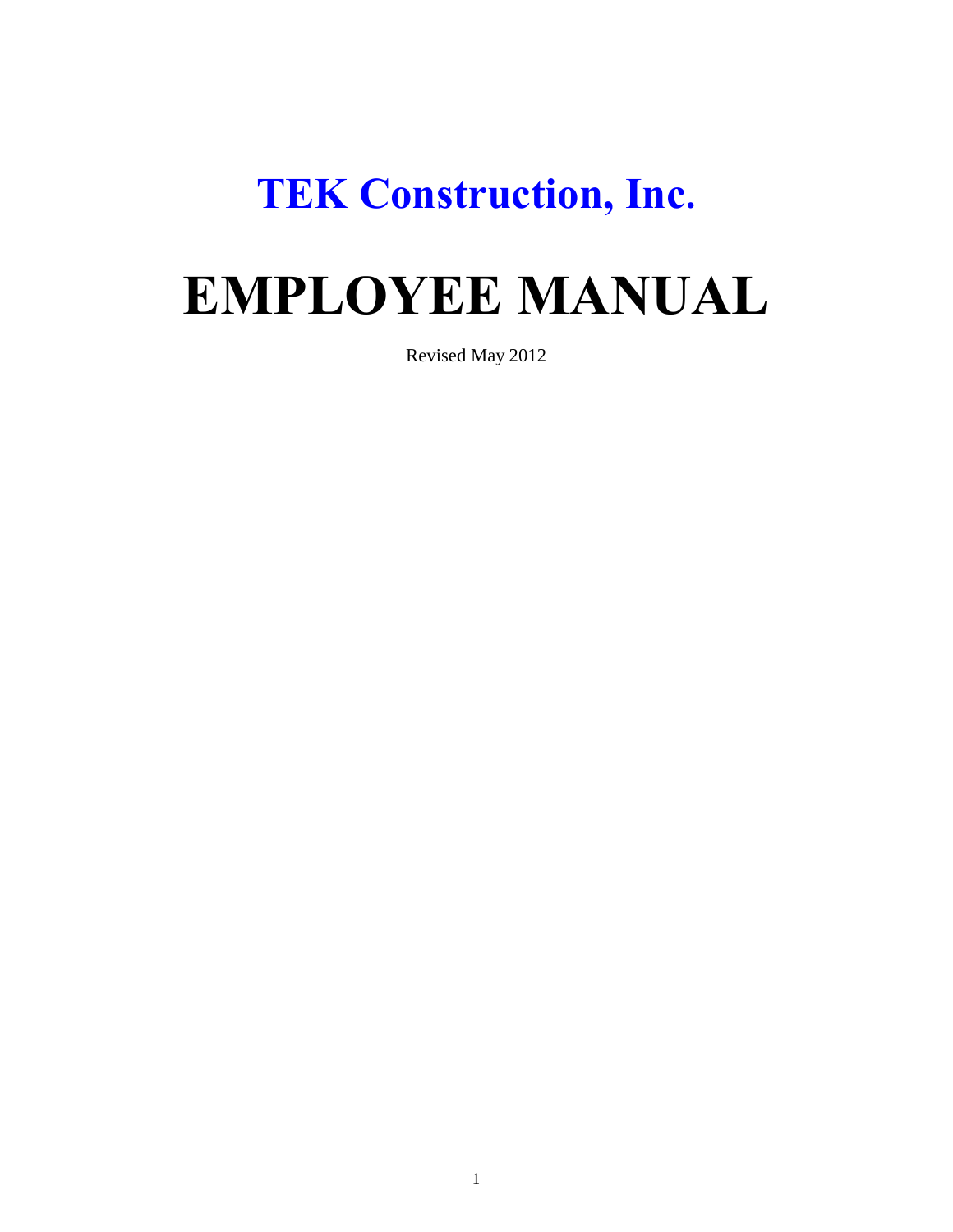# **TABLE OF CONTENTS**

#### **SECTION 1 - INTRODUCTION**

- 1.1 Changes in Policy
- 1.2 Employment Applications
- 1.3 Employment Relationship
- 1.4 Probationary Period for New Employees

#### **SECTION 2 - EMPLOYMENT POLICIES**

- 2.1 Non-Discrimination
- 2.2 Non-Disclosure/Confidentiality
- 2.3 Personnel Data Changes
- 2.4 Inclement Weather/Emergency Closings
- 2.5 Corrective Action
- 2.6 Employment Termination
- 2.7 Insurance on Personal Effects
- 2.8 Visitors in the Workplace
- 2.9 Immigration Law Compliance

#### **SECTION 3 - EQUIPMENT**

- 3.1 Care and Maintenance
- 3.2 Use of a Company Vehicle
- 3.3 Care of a Company Vehicle

### **SECTION 4 - STANDARDS OF CONDUCT**

- 4.1 Attendance/Punctuality
- 4.2 Absence Without Notice
- 4.3 Harassment, including Sexual Harassment
- 4.4 Telephone Use
- 4.5 Dress Code
- 4.6 Tobacco Products
- 4.7 Internet Use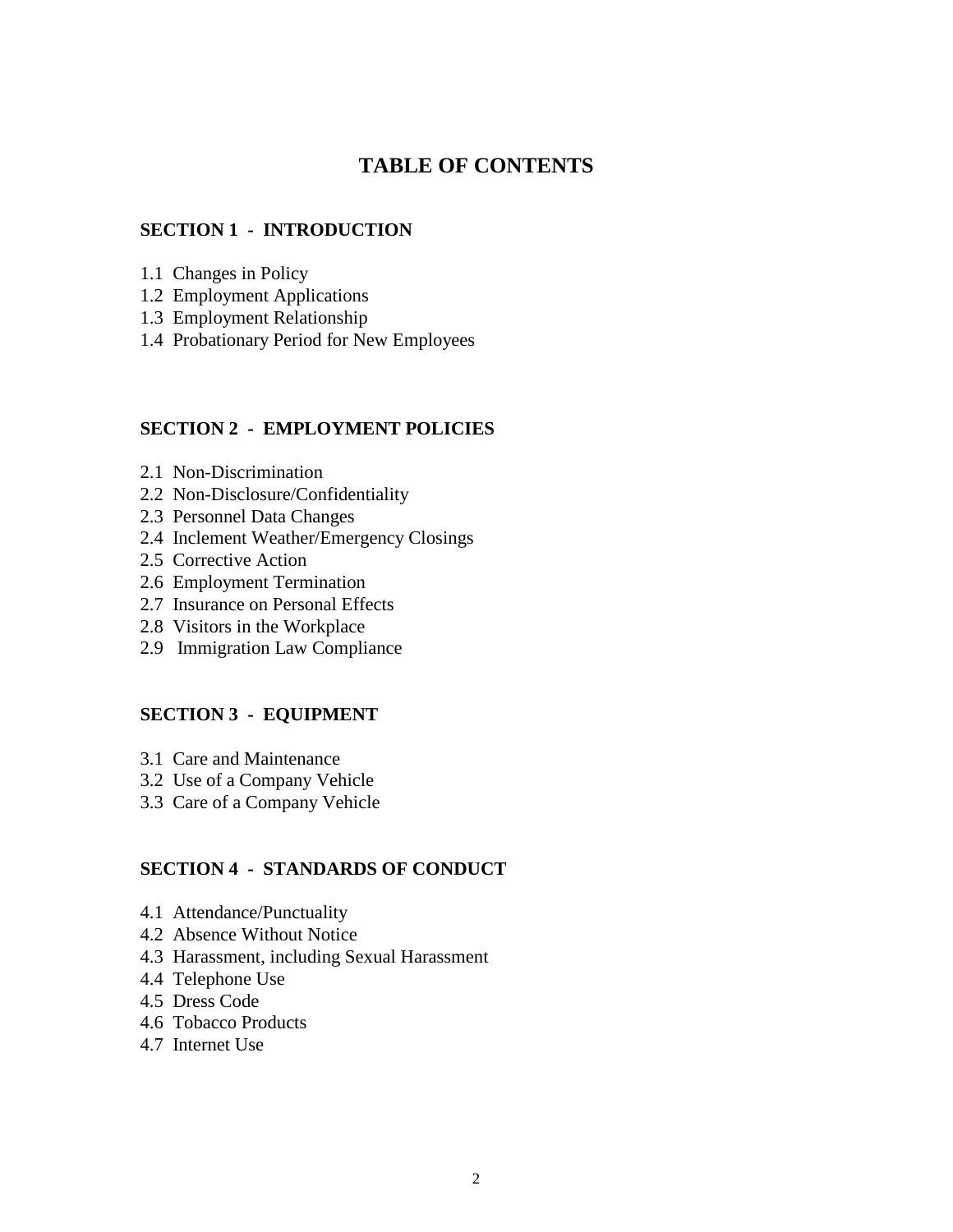#### **SECTION 5 - WAGE AND SALARY POLICIES**

- 5.1 Dailys & Timesheets
- 5.2 4/10 Contract
- 5.3 Fringe
- 5.4 Payday
- 5.5 Wage Rates & Overtime

#### **SECTION 6 - BENEFITS**

#### **SECTION 7 - SAFETY & HEALTH**

- 7.1 General Safety
- 7.2 General Safety Rules
- 7.3 Personal Work Rules
- 7.4 Personal Protective Equipment Policy
- 7.5 Health Related Issues
- 7.6 Injury/Illness on the Job Procedure
- 7.7 First-Aid / CPR Information
- 7.8 Substance Abuse

### **SECTION 8 - FORMS**

- 8.1 Medical Evaluation Form
- 8.2 Authorization for Release of Medical Information
- 8.3 Employee Orientation Checklist Safety
- 8.4 Employee Orientation Checklist Hazardous Substances
- 8.5 Pre/Continued Employment Urinalysis Agreement
- 8.6 Agreement to Work Overtime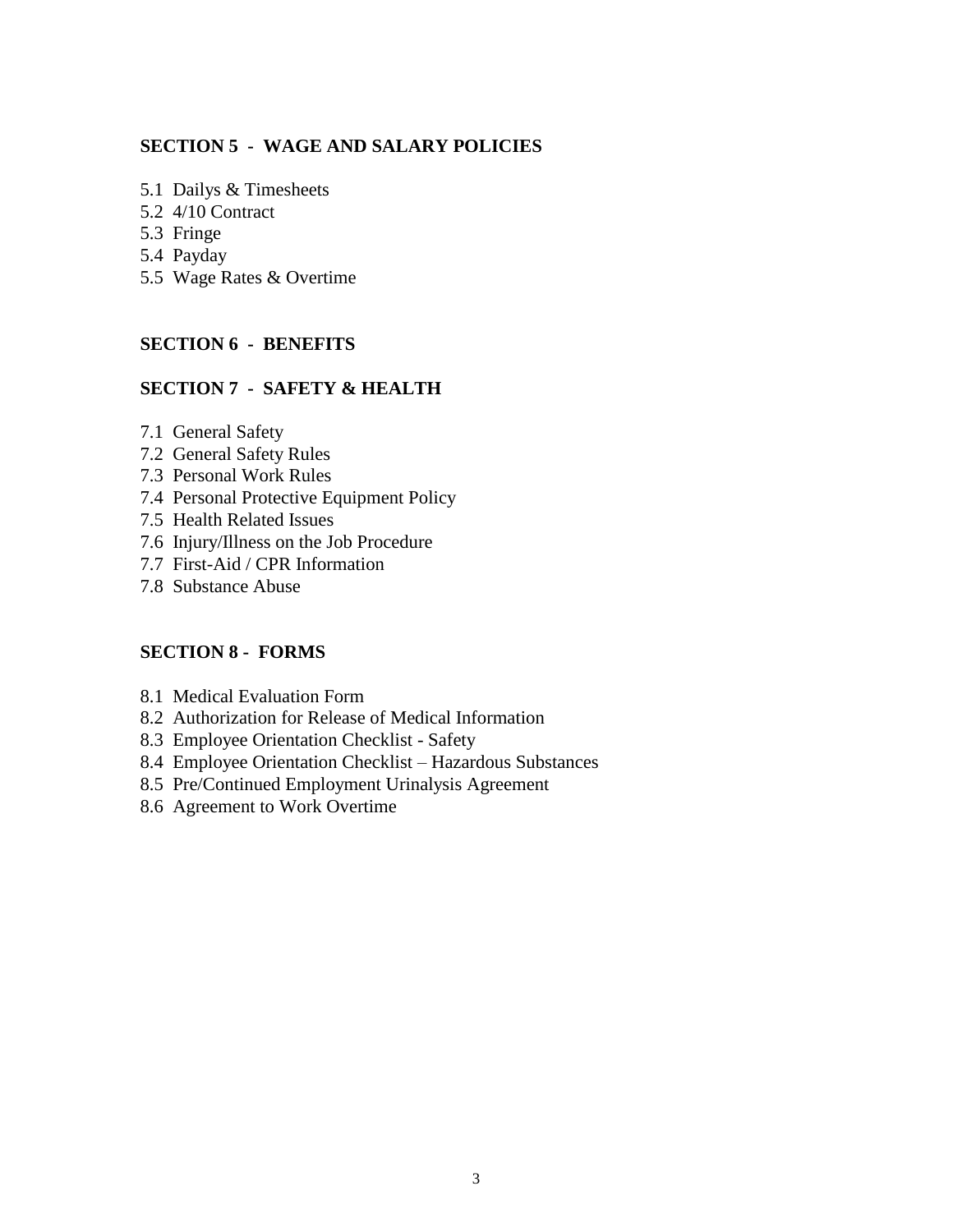# **INTRODUCTION**

Welcome to TEK Construction, Inc. We are pleased to have you as a member of our team and look forward to a safe, productive and mutually beneficial working relationship.

This Manual is designed to acquaint you with TEK Construction, Inc and provide you with information about working conditions, benefits, and policies affecting your employment.

Following the policies described in this Manual is considered a condition of continued employment. The contents of this Manual shall not constitute nor be construed as a promise of employment or as a contract between the Company and any of its employees. The Manual is a summary of our policies, which are presented here only as a matter of information.

You are responsible for reading, understanding, and complying with the provisions of this Manual. Please read and keep the handbook, sign and return the consent forms which are attached.

# **1.1 CHANGES IN POLICY**

This Manual supersedes all previous employee manuals and memos that may have been issued from time to time on subjects covered in this Manual.

However, since our business and our organization are subject to change, we reserve the right to interpret, change, suspend, cancel, or dispute with or without notice all or any part of our policies, procedures, and benefits at any time. We will notify all employees of these changes. Changes will be effective on the dates determined by the Company, and after those dates all superseded policies will be null.

No individual supervisor or manager has the authority to change policies at any time. If you are uncertain about any policy or procedure, speak with your direct supervisor.

# **1.2 EMPLOYMENT APPLICATIONS**

We rely upon the accuracy of information contained in the employment application and the accuracy of other data presented throughout the hiring process and employment. Any misrepresentations, falsifications, or material omissions in any of this information or data may result in exclusion of the individual from further consideration for employment or, if the person has been hired, termination of employment.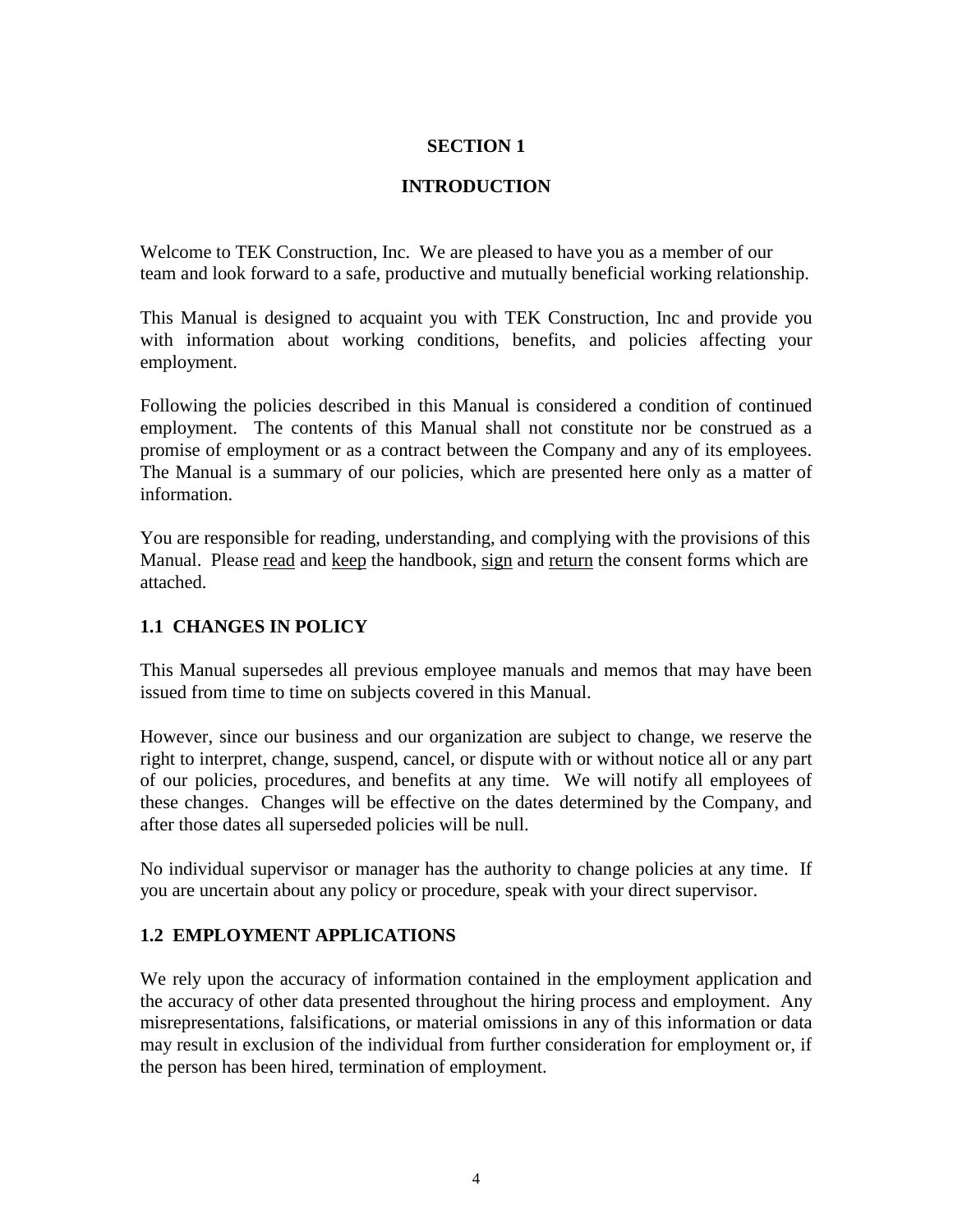#### **1.3 EMPLOYMENT RELATIONSHIP**

You enter into employment voluntarily, and you are free to resign at any time for any reason or no reason. Similarly, TEK Construction, Inc. is free to conclude its relationship with any employee at any time for any reason or no reason.

### **1.4 PROBATIONARY PERIOD FOR NEW EMPLOYEES**

The probationary period for regular full-time and regular part-time employees is 90 days from date of hire. During this time, employees have the opportunity to evaluate our Company as a place to work and management has an opportunity to evaluate the employee. Anytime this introductory period, both the employee and the Company have the right to terminate employment without advance notice.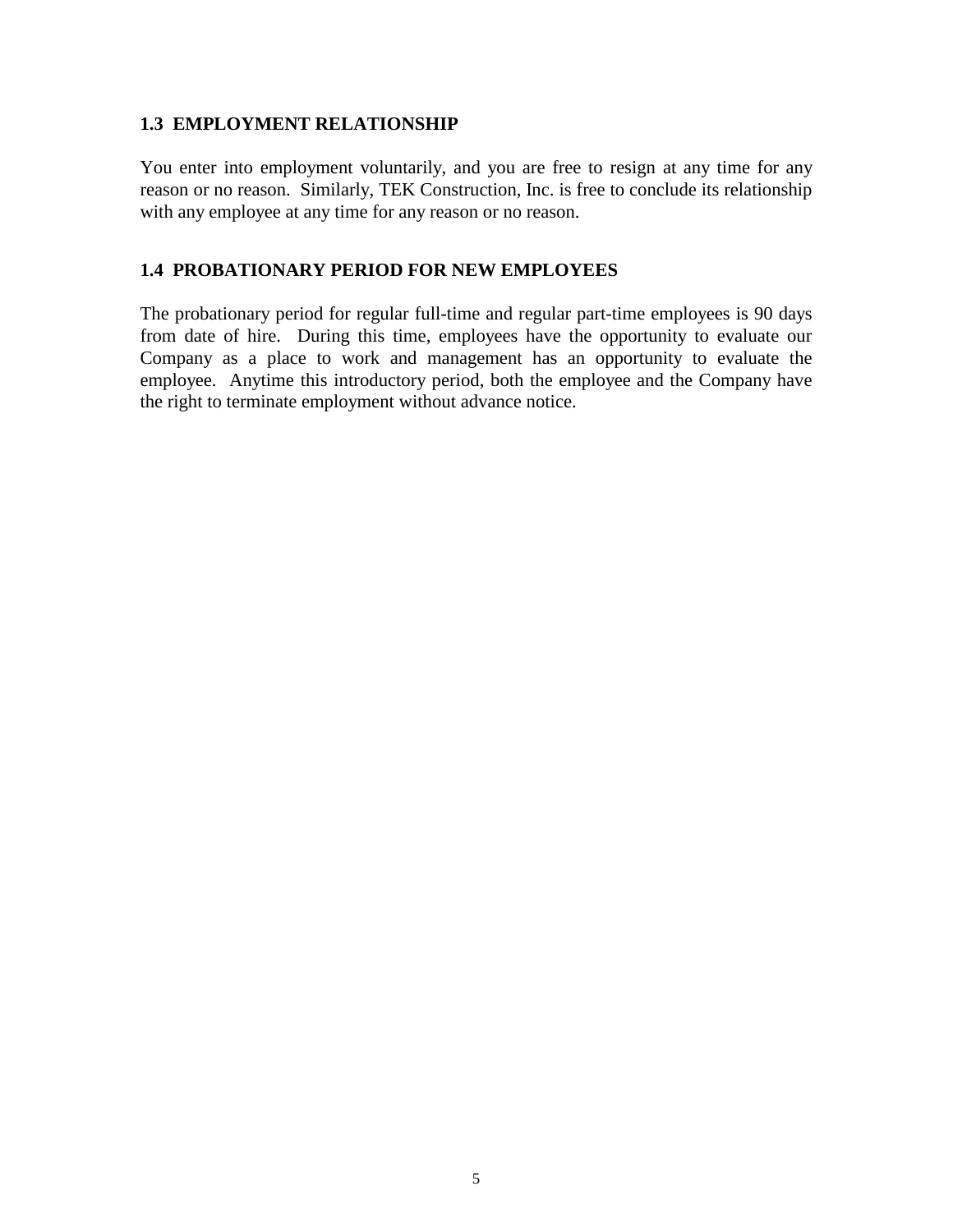#### **EMPLOYMENT POLICIES**

#### **2.1 NON-DISCRIMINATION**

In order to provide equal employment and advancement opportunities to all individuals, employment decisions at TEK Construction, Inc. will be based on merit, qualifications, and abilities. TEK Construction, Inc. does not discriminate in employment opportunities or practices because of race, color, religion, sex, national origin, age or disability.

TEK Construction, Inc. will make reasonable accommodations for qualified individuals with known disabilities unless doing so would result in an undue hardship. This policy governs all aspects of employment, including selection, job assignment, compensation, discipline, termination, and access to benefits and training.

Employees with questions or concerns about discrimination in the workplace are encouraged to bring these issues to the attention of their supervisor. Employees can raise concerns and make reports without fear of reprisal. Anyone found to be engaging in unlawful discrimination will be subject to disciplinary action, including termination of employment.

#### **2.2 NON-DISCLOSURE/CONFIDENTIALITY**

The protection of confidential business information and trade secrets is vital to the interests and success of TEK Construction Inc. Such confidential information includes, but is not limited to, the following examples:

- Compensation data,
- Financial information,
- Marketing strategies,
- Pending projects and proposals,
- Proprietary production processes,
- Personnel/Payroll records, and
- Conversations between any persons associated with the company.

All employees are required to sign a non-disclosure agreement as a condition of employment.

Employees who improperly use or disclose trade secrets or confidential business information will be subject to disciplinary action, including termination of employment and legal action, even if they do not actually benefit from the disclosed information.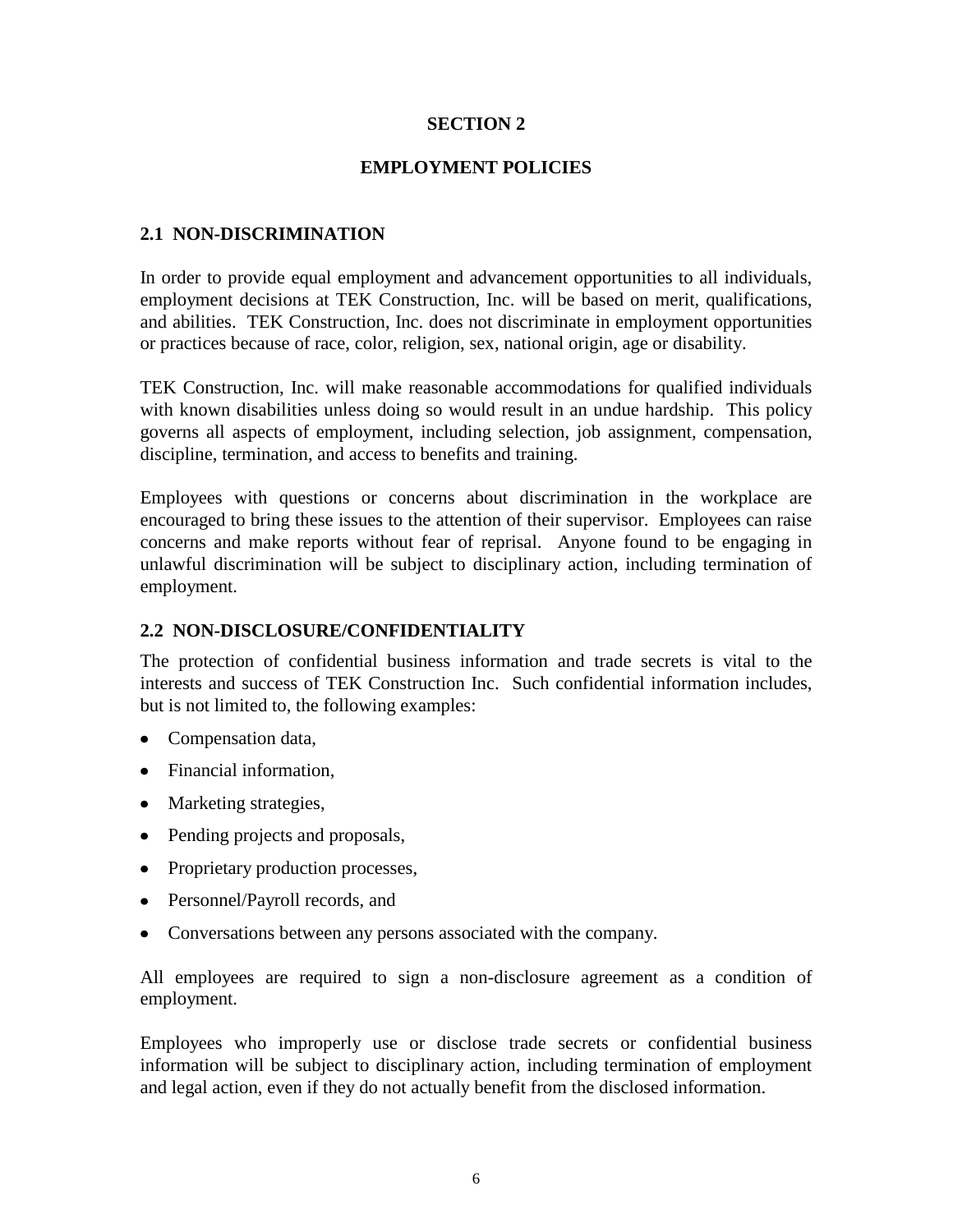# **2.3 PERSONNEL DATA CHANGES**

It is the responsibility of each employee to promptly notify their supervisor or the Payroll Department at the TEK office of any changes in personnel data such as:

- Mailing address,
- Telephone numbers,
- Name and number of dependents, and
- Individuals to be contacted in the event of an emergency.

An employee's personnel data should be accurate and current at all times.

# **2.4 INCLEMENT WEATHER/EMERGENCY CLOSINGS**

At times, emergencies such as severe weather, fires, or power failures can disrupt company operations. The decision to close the office and/or jobsite will be made by the onsite Superintendent and/or Dean.

When the decision is made to close the office/jobsite, employees will receive official notification from their supervisors.

# **2.5 CORRECTIVE ACTION**

TEK Construction, Inc. holds each of its employees to certain work rules and standards of conduct (see Section 4). When an employee deviates from these rules and standards, TEK Construction, Inc. expects the employee"s supervisor to take corrective action.

Corrective action at TEK Construction, Inc. is progressive. That is, the action taken in response to a rule infraction or violation of standards typically follows a pattern increasing in seriousness until the infraction or violation is corrected.

The usual sequence of corrective actions includes an oral warning, a written warning with probation, and finally termination of employment. In deciding which initial corrective action would be appropriate, a supervisor will consider the seriousness of the infraction, the circumstances surrounding the matter, and the employee"s previous record.

Though committed to a progressive approach to corrective action, TEK Construction, Inc., considers certain rule infractions and violations of standards as grounds for immediate termination of employment. These include but are not limited to: theft in any form, insubordinate behavior, vandalism or destruction of company property, being on company property during non-business hours, the use of company equipment and/or company vehicles without prior authorization by the jobsite superintendent, untruthfulness about personal work history, skills, or training, divulging Company business practices, and misrepresentations of TEK Construction, Inc. to a customer, a prospective customer, the general public, or an employee.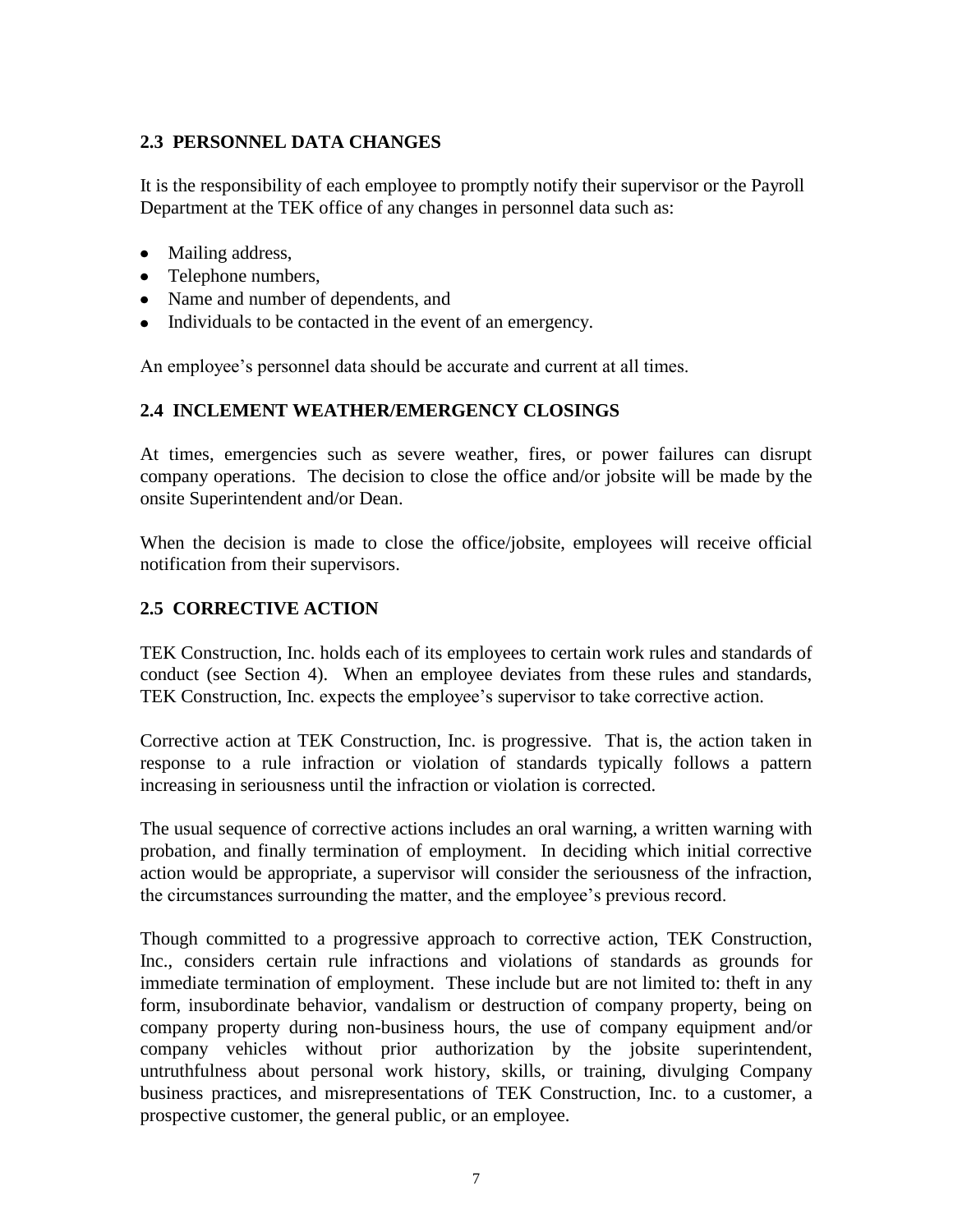### **2.6 EMPLOYMENT TERMINATION**

Termination of employment is an inevitable part of personnel activity within any organization, and many of the reasons for termination are routine. Below are a few examples of some of the most common circumstances under which employment is terminated:

- **Resignation** voluntary employment termination initiated by an employee.
- **Termination**  involuntary employment termination initiated by TEK Construction Inc.
- **Layoff / Lack of Work** involuntary employment termination initiated by TEK Construction Inc. for non-disciplinary reasons.

Since employment with TEK Construction, Inc. is based on mutual consent, both the employee and TEK Construction, Inc. have the right to terminate employment at will, with or without cause.

Any employee who terminates employment with TEK Construction, Inc. shall return all files, records, keys, and any other materials that are property of TEK Construction, Inc. No final settlement of an employee"s pay will be made until all items are returned in appropriate condition. The cost of replacing non-returned items will be deducted from the employee"s final paycheck.

Employee's benefits will be affected by employment termination in the following manner. All accrued vested benefits that are due and payable at termination will be paid. Some benefits may be continued at the employee's expense if the employee elects to do so. The employee will be notified of the benefits that may be continued and of the terms, conditions, and limitations.

# **2.7 INSURANCE ON PERSONAL EFFECTS**

All employees should be sure that their own personal insurance policies cover the loss of anything occasionally left at the office. TEK Construction, Inc. assumes no risk for any loss or damage to personal property.

# **2.8 VISITORS IN THE WORKPLACE**

To provide for the safety and security of employees, visitors, and the facilities of TEK Construction, Inc., only authorized visitors are allowed at the jobsite. Restricting unauthorized visitors helps ensure security, decreases insurance liability, protects confidential information, safeguards employee welfare, and avoids potential distractions and disturbances.

Authorized visitors will be escorted to their destination and must be accompanied by an employee at all times.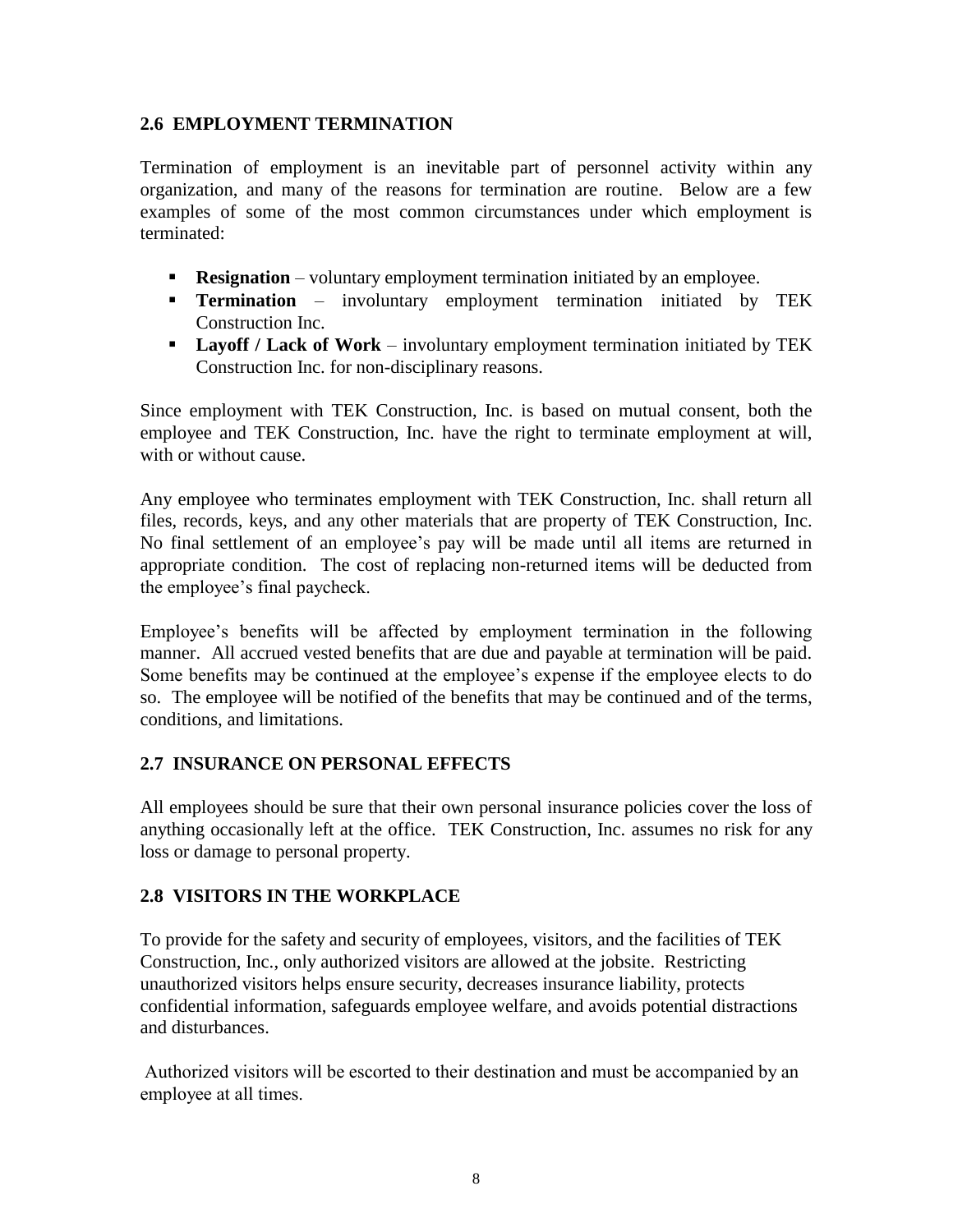# **2.9 IMMIGRATION LAW COMPLIANCE**

TEK Construction, Inc. employs only United States citizens and those non-U.S. citizens authorized to work in the United States in compliance with the Immigration Reform and Control Act of 1986.

Each new employee, as a condition of employment, must complete the Employment Eligibility Verification Form I-9 and present documentation establishing identity and employment eligibility. Former employees who are rehired must also complete the form if they have not completed an I-9 with TEK Construction, Inc. within the past three years or if their previous I-9 is no longer retained or valid.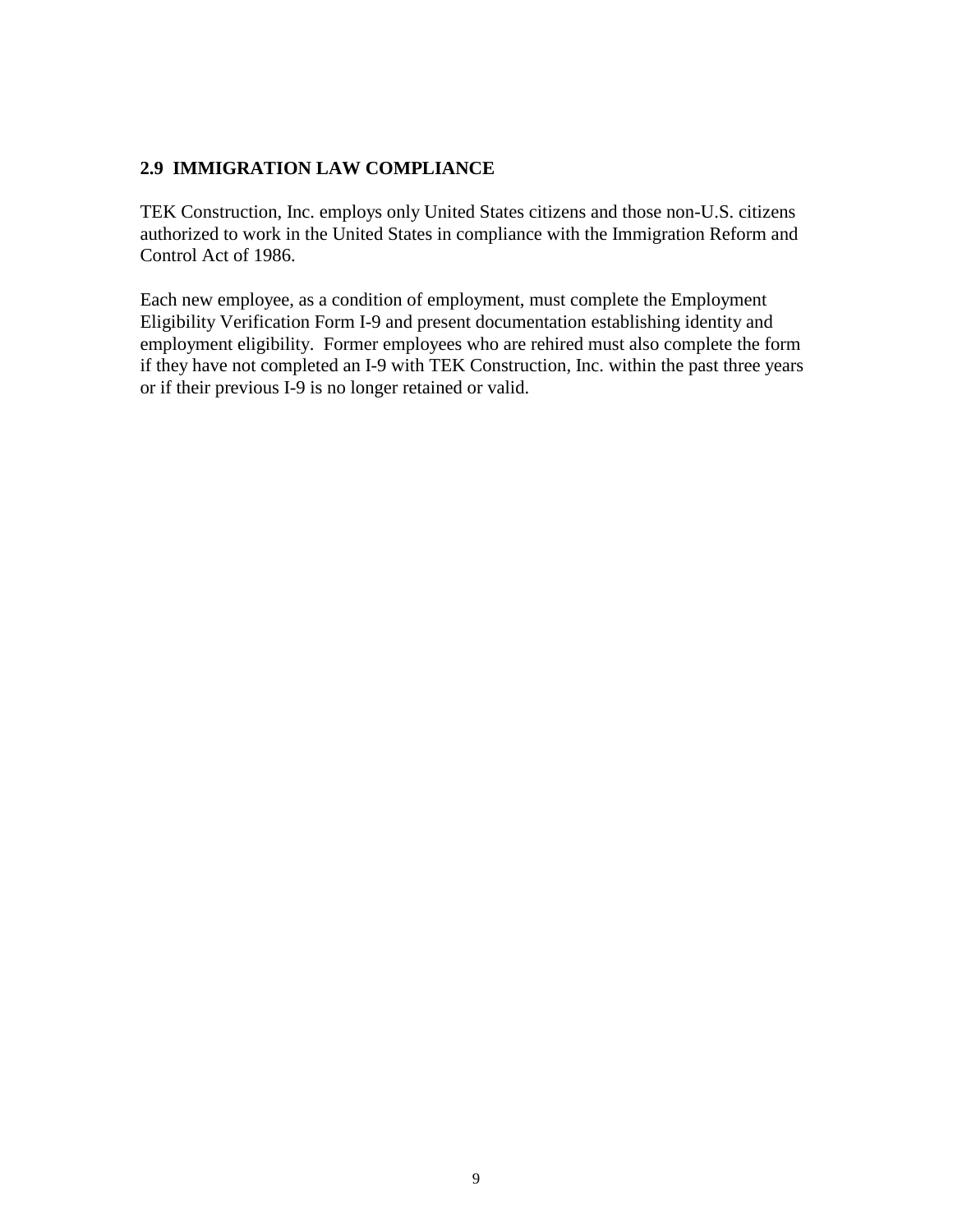# **EQUIPMENT**

# **3.1 CARE AND MAINTENANCE**

Proper completion of any project requires the use of a variety of construction equipment. This equipment must be properly used and maintained to ensure efficient and safe operation. If any equipment that you are responsible for or are working around develops a problem or needs repair, contact your supervisor. Abuse of Company equipment or property or failure to properly report serious malfunctions may be cause for dismissal.

# **3.2 USE OF COMPANY VEHICLE**

TEK vehicles will not be operated by any individual who is not currently licensed by the Department of Motor Vehicles. Upon employment we will request that you produce a current State driver"s license. Any person who does not or cannot show a current driver"s license is not allowed use of company vehicles.

A Motor Vehicle Report will be obtained prior to any employee being granted the use of a TEK vehicle. Information obtained from this report may be used to determine employee use of a TEK vehicle.

Company vehicles are issued for use by designated employees for job related travel. Use of the vehicle for non job related purposes and/or allowing non employees to drive a TEK vehicle is prohibited. No modifications may be made to a company vehicle without prior permission from the owner including but not limited to: headache bars, tool boxes, music systems. No texting or phone use allowed by the driver when the vehicle is in motion unless a hands free device is being used. Seat belts must be worn by all drivers and passengers in TEK vehicles at all times.

Failure to comply with these policies when using company vehicles may be cause for termination.

# **3.3 CARE OF COMPANY VEHICLE**

Employees who are given the use of a company vehicle are expected to maintain said vehicle. Weekly cleaning inside and out, servicing every 5500 miles and any additional service or repairs is the responsibility of the assigned employee. Maintenance records must be sent to the main office for record keeping. Failure to properly care for a company vehicle will be cause for revoking driving privileges of TEK vehicles.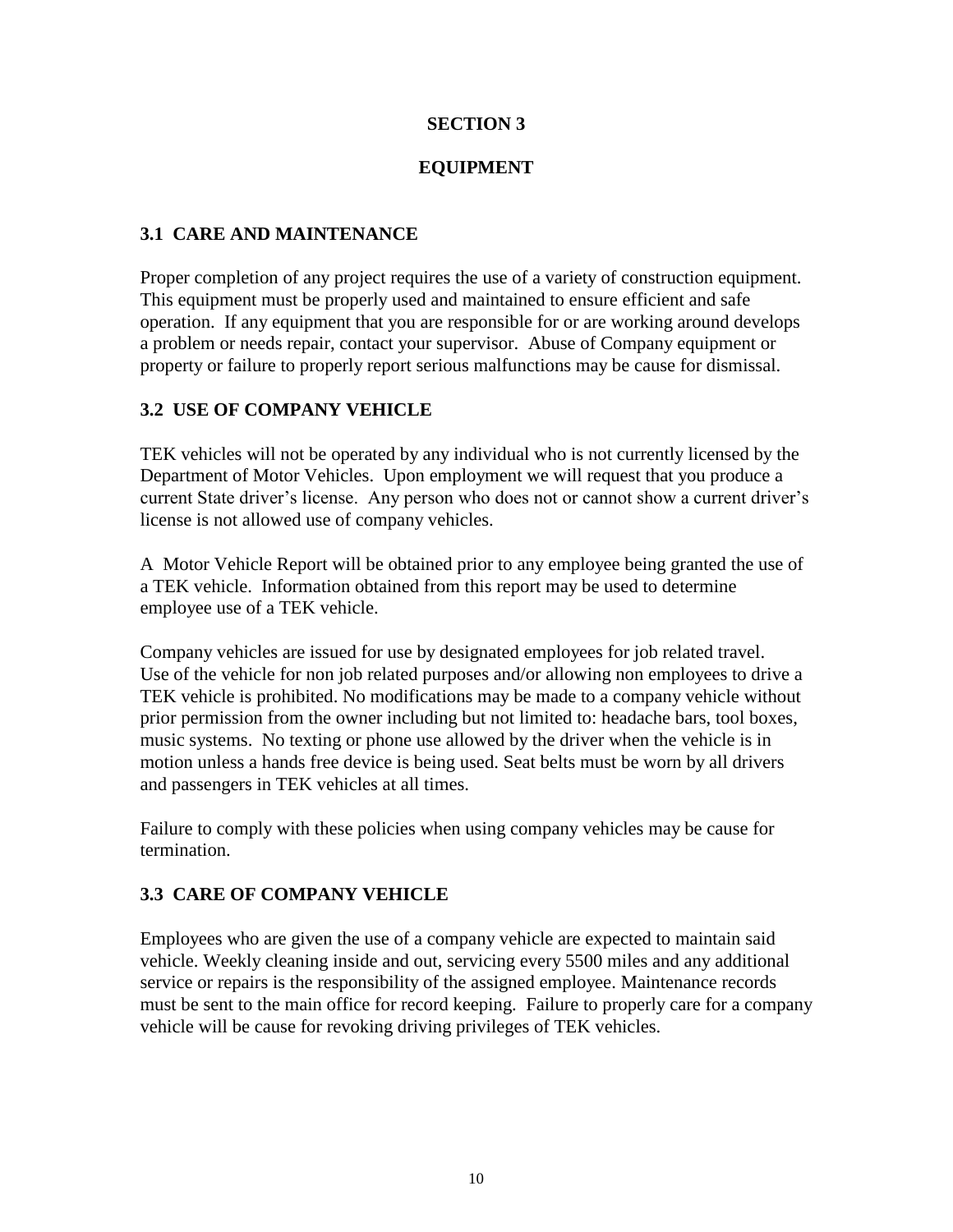#### **STANDARDS OF CONDUCT**

The work rules and standards of conduct for TEK Construction, Inc. are important, and the Company regards them seriously. All employees are urged to become familiar with these rules and standards. In addition, employees are expected to follow the rules and standards faithfully in doing their own jobs and conducting the Company"s business. Please note that any employee who deviates from these rules and standards will be subject to corrective action, up to and including termination of employment (see Section 2.5 Corrective Action).

While not intended to list all the forms of behavior that are considered unacceptable in the workplace, the following are examples of rule infractions or misconduct that may result in disciplinary action, including termination of employment.

- Theft or inappropriate removal or possession of property;
- Falsification of timekeeping records
- Working under the influence of alcohol or illegal drugs
- Possession, distribution, sale, transfer, or use of alcohol or illegal drugs in the workplace
- Fighting or threatening violence in the workplace;
- Boisterous or disruptive activity in the workplace;
- Negligence or improper conduct leading to damage of company-owned or customerowned property;
- Insubordination or other disrespectful conduct;
- Violation of safety or health rules;
- Sexual or other unlawful or unwelcome harassment
- Excessive absenteeism or any absence without notice
- Unauthorized use of telephones, or other company-owned equipment
- Using company equipment for purposes other than business (i.e. playing games on computers or personal Internet usage);
- Unauthorized disclosure of business "secrets" or confidential information;
- Violation of personnel policies; and
- Unsatisfactory performance or conduct.

# **4.1 ATTENDANCE/PUNCTUALITY**

You must be at work every day and on time. If you must miss work due to personal illness, contact the project office as far in advance of the start of your scheduled shift as possible with your reason for absence. Excessive or continued unexcused absences will result in termination of employment.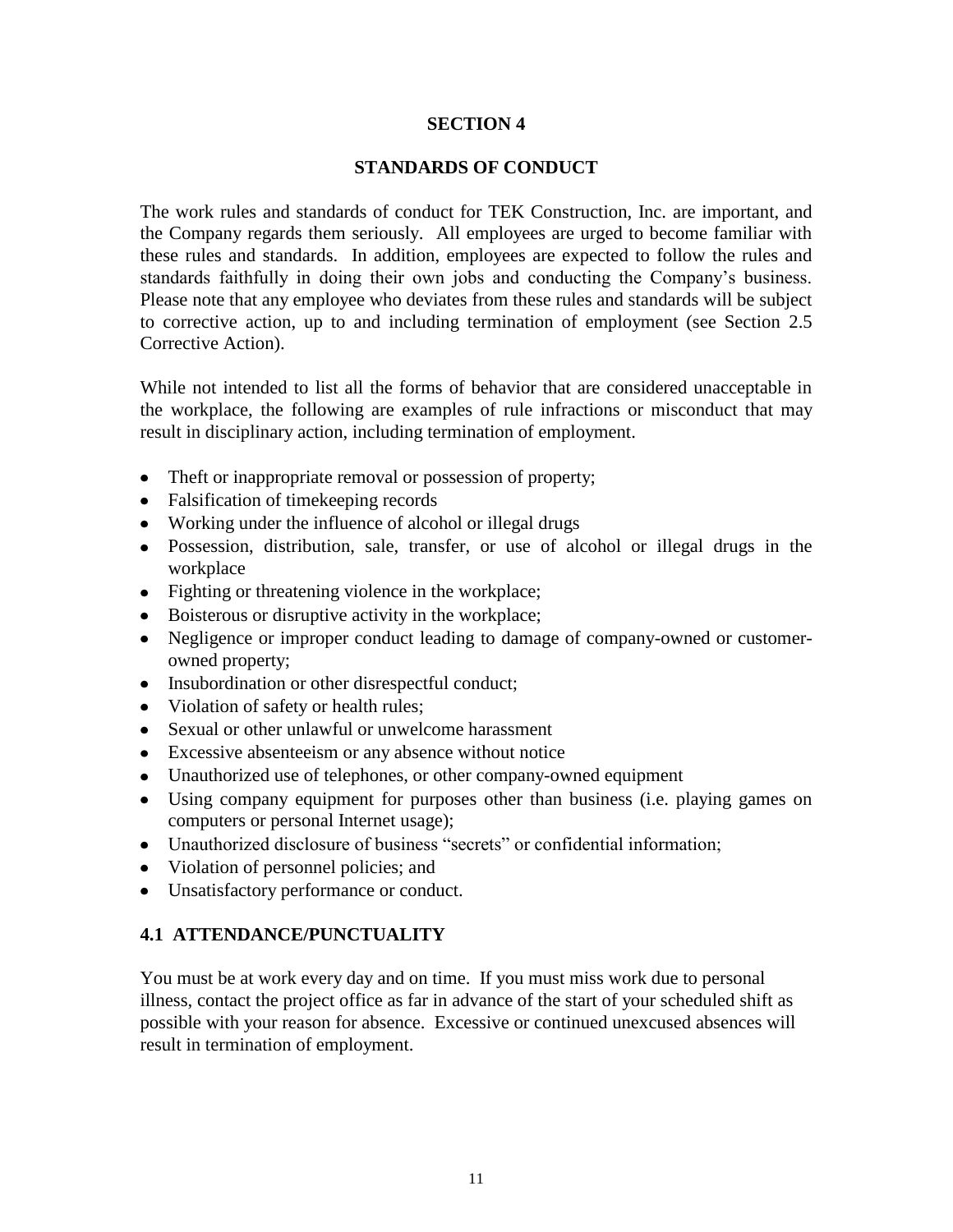Once you start work, do not leave the jobsite for any reason without first discussing the situation with your supervisor and receiving his/her approval. Failure to abide by this procedure will result in termination of your employment.

# **4.2 ABSENCE WITHOUT NOTICE**

When you are unable to work owing to illness or an accident, please notify your supervisor. This will allow the Company to arrange for temporary coverage of your duties, and helps other employees to continue work in your absence. If you do not report for work and the Company is not notified of your status, it will be assumed that you have resigned, and you will be removed from the payroll.

If you become ill while at work or must leave the office/jobsite for some other reason before the end of the workday, be sure to inform your supervisor of the situation.

# **4.3 HARASSMENT, INCLUDING SEXUAL HARASSMENT**

TEK Construction, Inc. is committed to providing a work environment that is free of discrimination and unlawful harassment. Actions, words, jokes, or comments based on an individual"s sex, race, ethnicity, age, religion, or any other legally protected characteristic will not be tolerated.

If you believe you have been the victim of harassment, or know of another employee who has, report it immediately. Employees can raise concerns and make reports without fear of reprisal.

Any supervisor who becomes aware of possible harassment should promptly advise their supervisor or Marie Andrews at the main office, who will handle the matter in a timely and confidential manner.

# **4.4 TELEPHONE USE**

TEK Construction's telephones are intended for the use of serving our customers and in conducting the Company"s business.

Personal usage during business hours is discouraged except for extreme emergencies. All personal telephone calls should be kept brief.

To respect the rights of all employees and avoid miscommunication in the office, employees must inform family members and friends to limit personal telephone calls during working hours.

If an employee is found to be deviating from this policy, he/she will be subject to disciplinary action.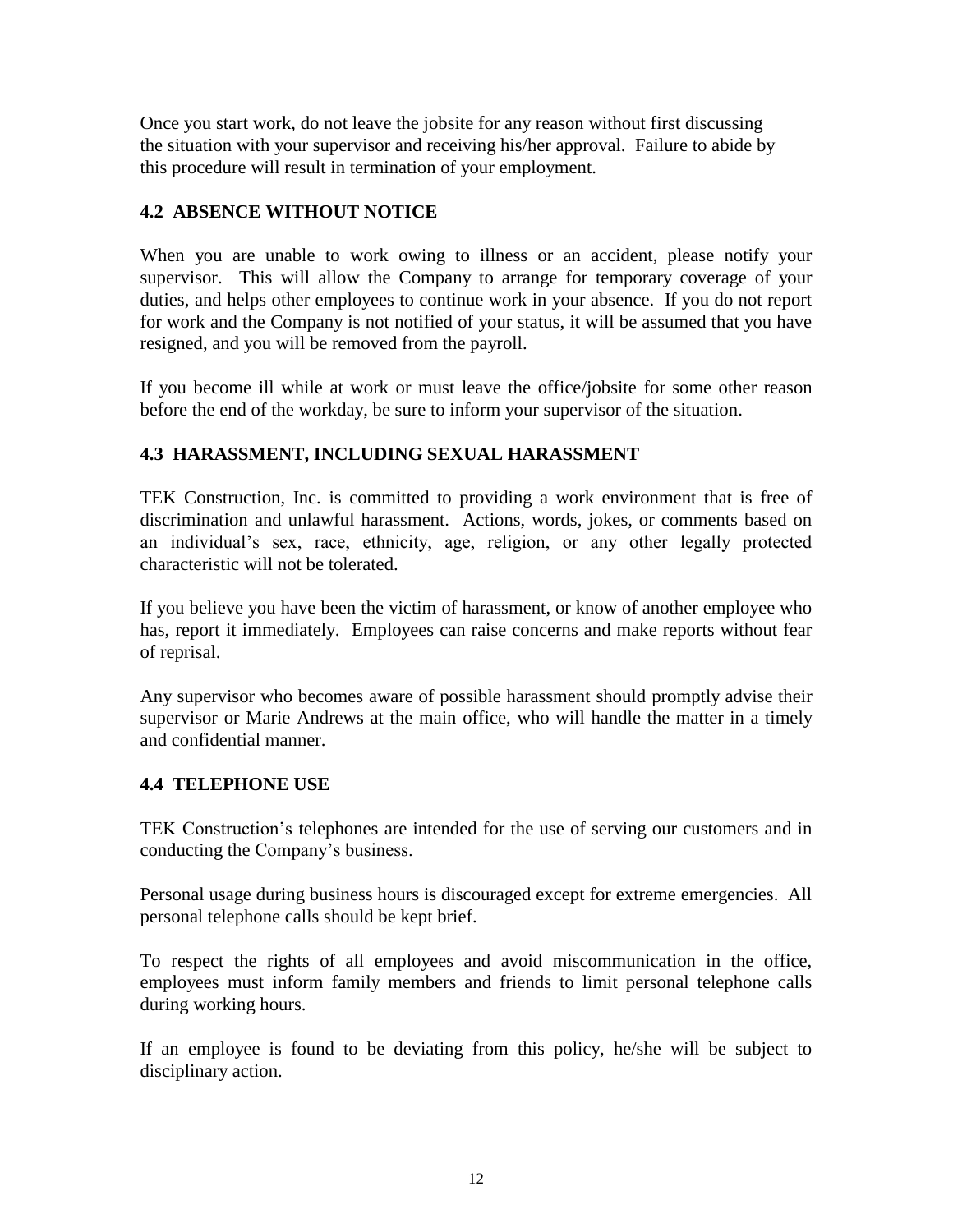# **4.5 DRESS CODE**

We are proud of our company, the standards which we set in the construction industry and the work which we do. We feel that our employees are a reflection of the high quality of work which is done by TEK.

In the field: Safety and bodily protection are of utmost importance. Hard hats, proper footwear, gloves and eye protection will be used when required and/or necessary. Employees should arrive in a clean and orderly manner; long or short sleeved shirts, and long pants are considered appropriate apparel for onsite work, along with outerwear (when necessary). Shorts, tank tops, shirtless, logo"d and grafittied items are not appropriate. Denim, cotton, flannel, wool and synthetics which are like the named fabrics are all appropriate for field work.

# **4.6 TOBACCO PRODUCTS**

TEK prohibits smoking in any indoor work environments.

The use of tobacco products is only permitted in authorized and designated locations and only during the employees break or lunch time. The designated smoking areas on the jobsite will be determined by the Superintendent.

### **4.7 INTERNET USE**

TEK Construction, Inc. employees are allowed use of the Internet and e-mail when necessary to serve our customers and conduct the Company"s business.

Employees may use the Internet when appropriate to access information needed to conduct business of the Company. Employees may use e-mail when appropriate for Company business correspondence.

Use of the Internet must not disrupt operation of the company computer network. Use of the Internet must not interfere with an employee's productivity. Employees are responsible for using the Internet in a manner that is ethical and lawful.

Internet messages are public and not private. TEK Construction reserves the right to access and monitor all files and messages on its systems.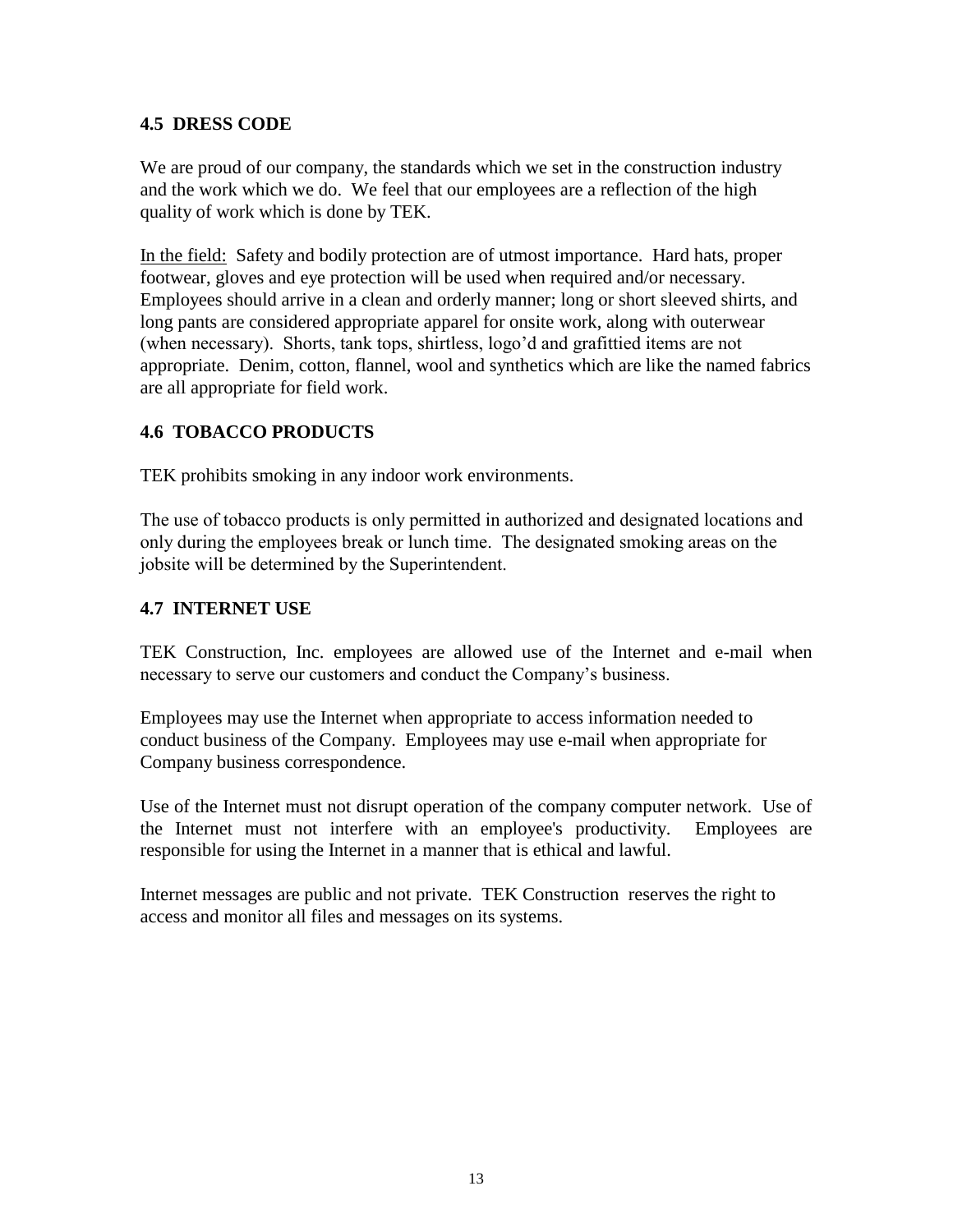#### **WAGE AND SALARY POLICIES**

#### **5.1 DAILYS AND TIMESHEETS**

Accurately recording time worked is the responsibility of every employee. Time worked is the time actually spent on a job(s) performing assigned duties. Employees are responsible for completing a "Daily Labor Report" as instructed by the onsite Superintendent. Superintendents will complete weekly "Time Sheets" based on these reports.

# **5.2 CONTRACT TO WORK FOUR TEN-HOUR DAYS A WEEK**

All employees are required to sign a 4/10 agreement as a condition of employment. This contract be held on file and renewed annually. Not all projects will be scheduled for four tens.

#### **5.3 FRINGE**

TEK Construction's work is primarily prevailing wage projects. As specified in the contract prevailing wages by county or Davis Bacon wages will be paid as applicable. Wage rates will be posted at the job site. For Oregon projects:

"Fringe Benefits are listed in the wage determination as "Fringes" and must be paid for all hours worked. Cash wages paid in excess of basic hourly rate may be used to offset, credit or satisfy the Fringe Benefit obligation. Examples of bona fide fringe benefit programs include:

Life Insurance Health Insurance Pension Vacation Sick Leave Holiday"

From the ODOT Fringe Benefit Statement

These benefits are what the state expects the employee to purchase with the amount they are paid as "Fringe".

# **5.4 PAYDAYS**

All employees are paid weekly. Paychecks are processed on Wednesdays.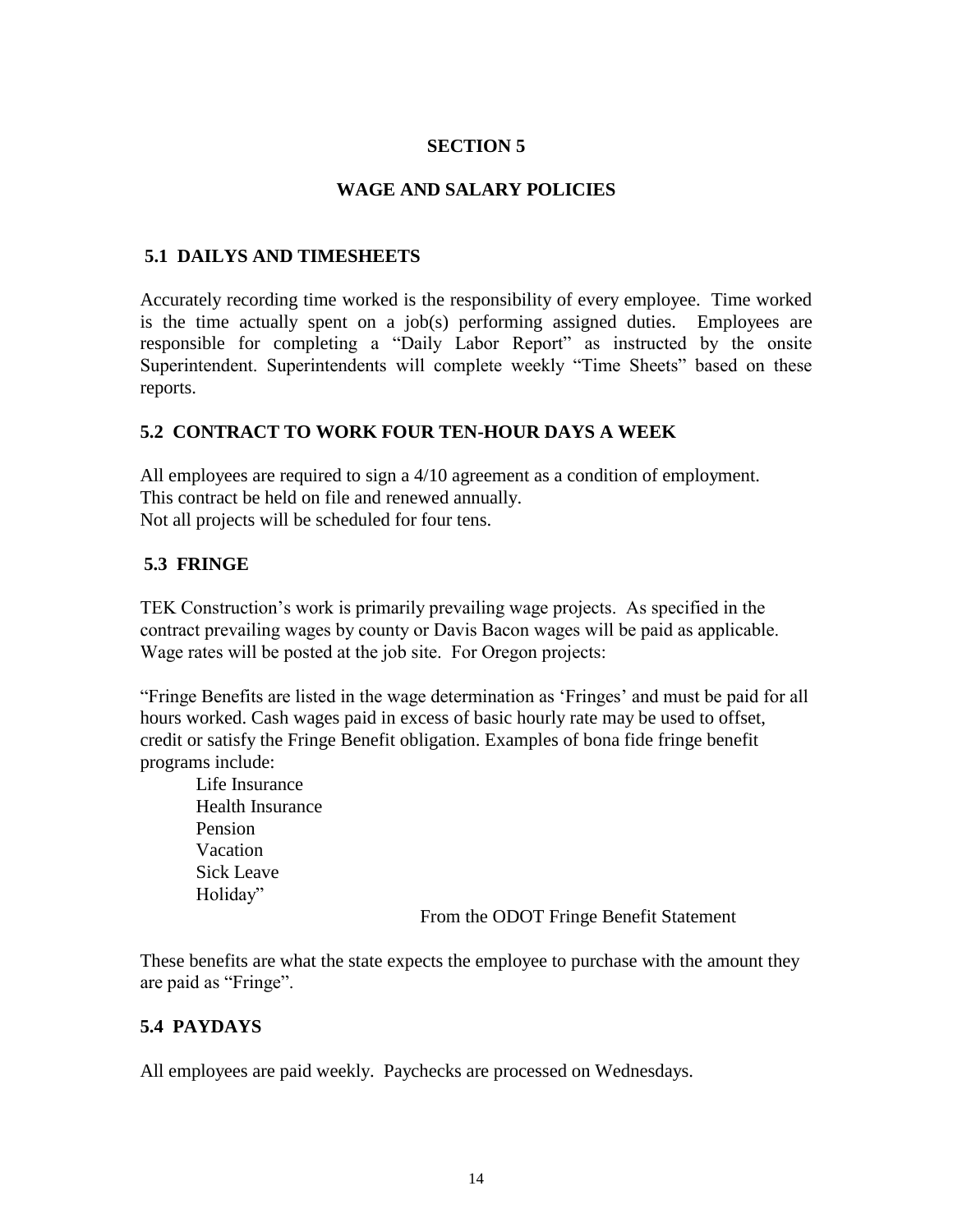#### **5.5 WAGE RATES & OVERTIME**

Wages are many times dictated by the contract which you are working on and by work trade and class of work you are performing. Your pay scale may change from job to job and work task to work task. Wage rates are posted at each jobsite.

Overtime compensation is paid to employees in accordance with federal and state wage and hour restrictions. Overtime is payable for all hours worked over 40 per week at a rate of one and one-half times the regular hourly rate. Time off on personal time, holidays, or any leave of absence will not be considered hours worked when calculating overtime. All overtime work performed must receive the Superintendent's prior authorization.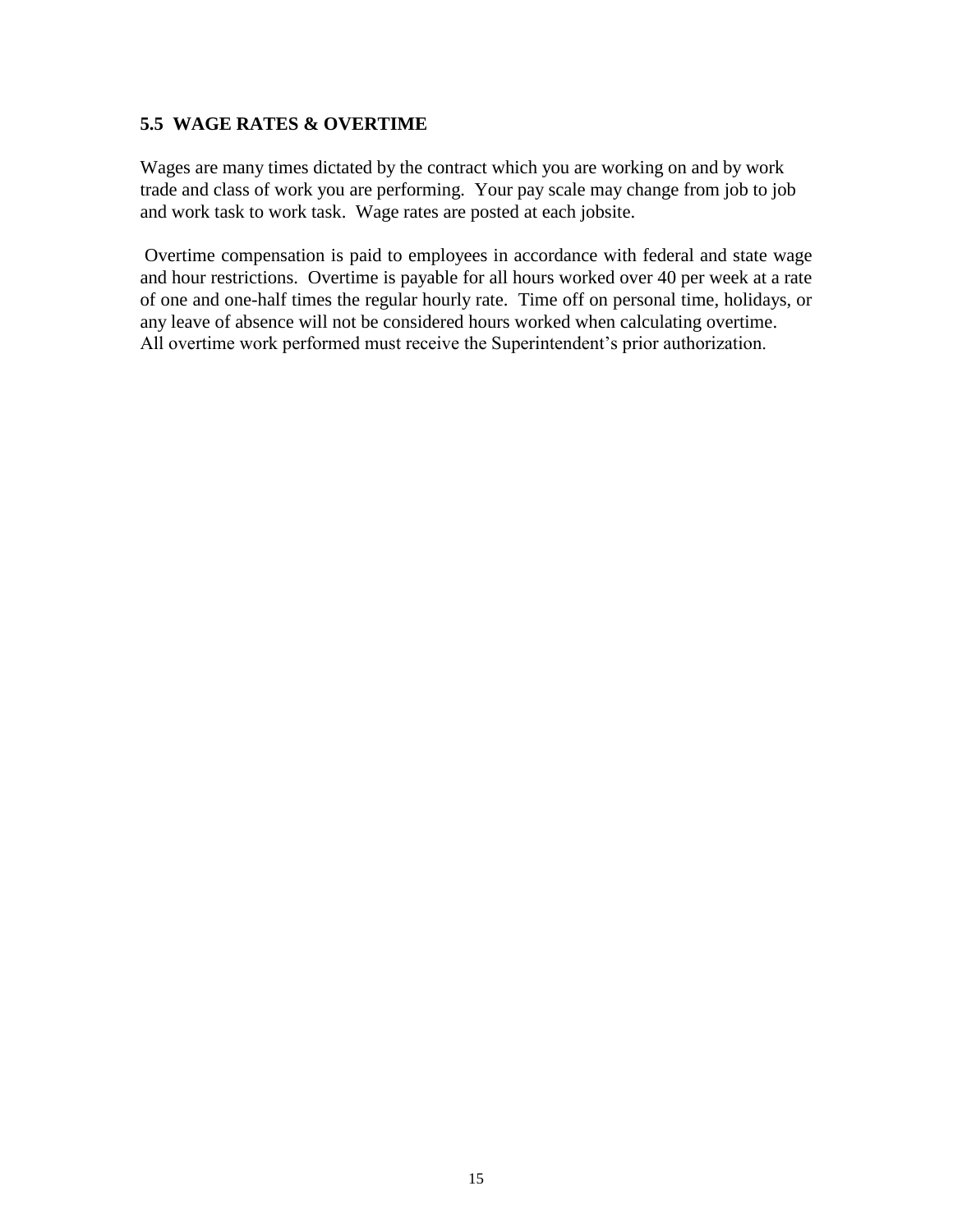#### **BENEFITS**

TEK Construction, Inc offers a benefits program for its salaried employees as stated in their individual Employment Agreements.

# **SECTION 7**

# **SAFETY & HEALTH POLICY**

### **TEK Construction, Inc.'s complete Accident Prevention Program is a separate document and a copy is kept at each jobsite. Copy available upon request.**

The purpose of this policy is to develop a high standard of safety throughout all operations of TEK Construction, Inc. and to ensure that no employee is required to work under any conditions which are hazardous or unsafe.

We believe that the individual employee has the right to gain personal satisfaction from his/her job and the prevention of occupational injury or illness is of such consequence to this belief that it will be given top priority at all times.

It is our intention here at TEK to initiate and maintain complete accident prevention and safety training programs. Every TEK employee is responsible for the safety and health of those persons in their charge, co-workers around them, and themselves. By accepting mutual responsibility to operate safely, we all contribute to the well-being of personnel.

In the event that you as an employee are involved in a job related accident, you are required to complete the "Employee"s Report of an Accident" and inform the site supervisor of any injury and/or property damage that occurred. This is to be done the same day as the accident prior to leaving the jobsite.

# **7.1 GENERAL SAFEY**

TEK Construction, Inc. provides information to employees about workplace safety and health issues through regular internal communication such as:

- Written Safety  $&$  Health Policy included in each new hire packet
- Weekly On-site Safety Meetings
- Superintendent On-Site Observations
- Meetings with On-Site Subcontractors as necessary (i.e. Electrical sub, Scaffold provider)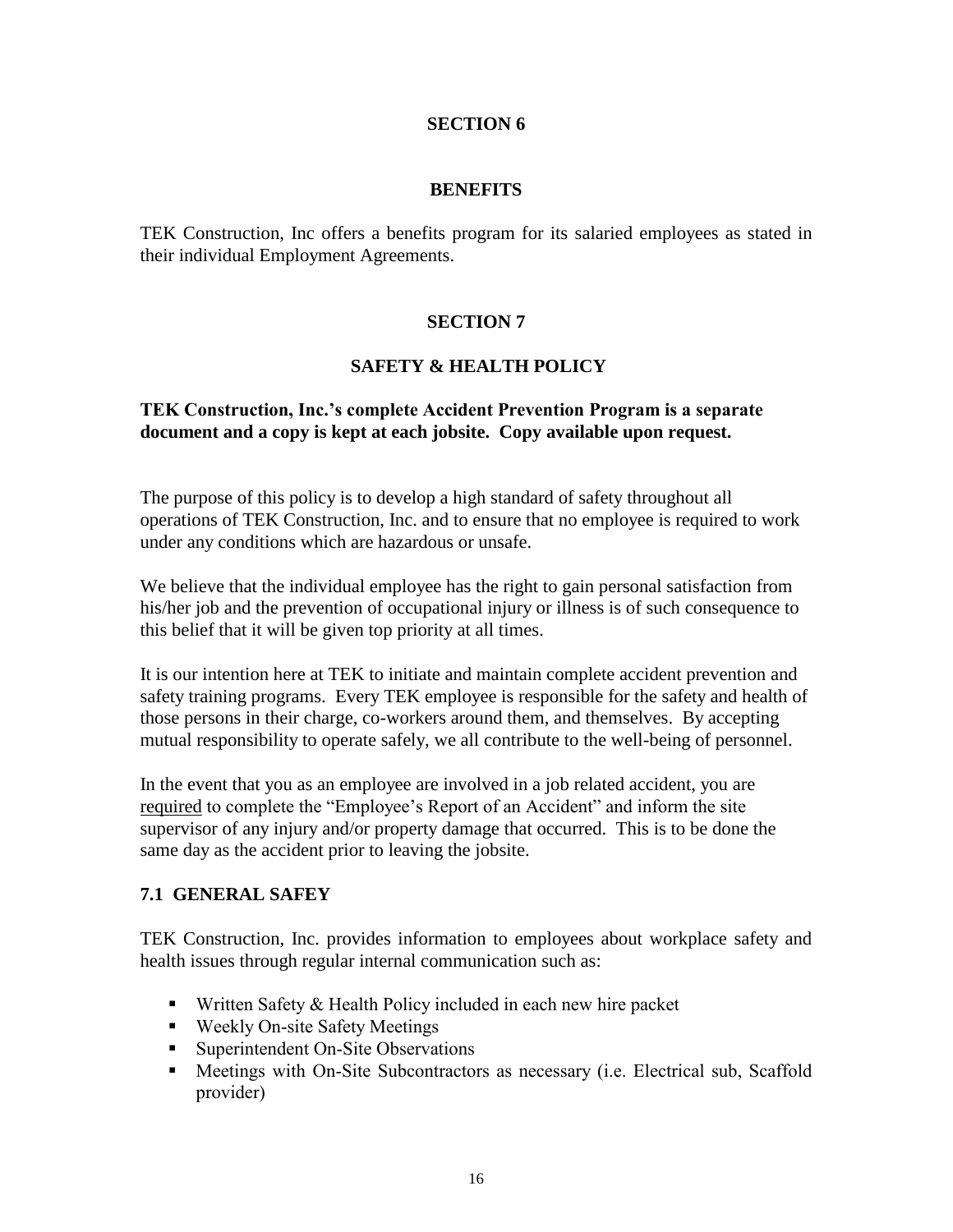Each employee is expected to obey safety rules and exercise caution and common sense in all work activities. Employees must immediately report any unsafe conditions to their supervisor. Employees who violate safety standards, cause hazardous or dangerous situations, or fail to report, or where appropriate, remedy such situations, may be subject to disciplinary action including termination of employment.

In the case of an accident that results in injury, regardless of how insignificant the injury may appear, employees should notify their supervisor (See Section7.6).

# **7.2 GENERAL SAFETY RULES**

- 1. Always store materials in a safe manner. Tie down or support piles, if necessary, to prevent falling, rolling or shifting.
- 2. Shavings, dust scraps, oil or grease should not be allowed to accumulate. Good housekeeping is every employee's responsibility.
- 3. Trash piles must be removed as soon as possible. Trash is a safety and fire hazard.
- 4. Remove or bend-over the nails in lumber that has been used.
- 5. Immediately remove all loose material from stairs, walkways, ramps, and platforms.
- 6. Do not block aisles, traffic lanes, fire exits, gangways or stairs.
- 7. Avoid shortcuts use ramps, stairs, walkways, ladders, etc.
- 8. A standard guardrail system must be erected around all floor openings, this system includes:
	- a. a top rail 36 to 42 inches in height
	- b. an intermediate rail
	- c. a toeboard 4 inches in height
- 9. Do not remove, deface or destroy any warning, danger sign or barricade, or interfere with any form of accident prevention device or practice being used by you or a coworker.
- 10. Get help with heavy or bulky materials to avoid injury to yourself or damage to material.
- 11. Keep all tools and materials away from the edges of scaffolding, platforms, shaft openings, etc.
- 12. Do not use tools with split, broken or loose handles, burred or mushroomed heads. Keep cutting tools sharp and carry all tools in a container.
- 13. Know the correct use of hand and power tools. Always use the right tool for the job.
- 14. Know the location and use of fire-extinguishing equipment and the procedure for notifying your supervisor of a fire.
- 15. Flammable liquids shall be stored in small amounts at the jobsite and in approved safety cans.
- 16. Proper guards or shields must be installed on all power tools before use. Do not use any tools without guards in their proper working condition. No "homemade" handles or extensions (cheaters) will be used!
- 17. All electrical power tools (unless double insulated), extension cords and equipment shall be properly grounded.
- 18. All electrical power tools and extension cords shall be properly insulated. Damage cords shall be replaced.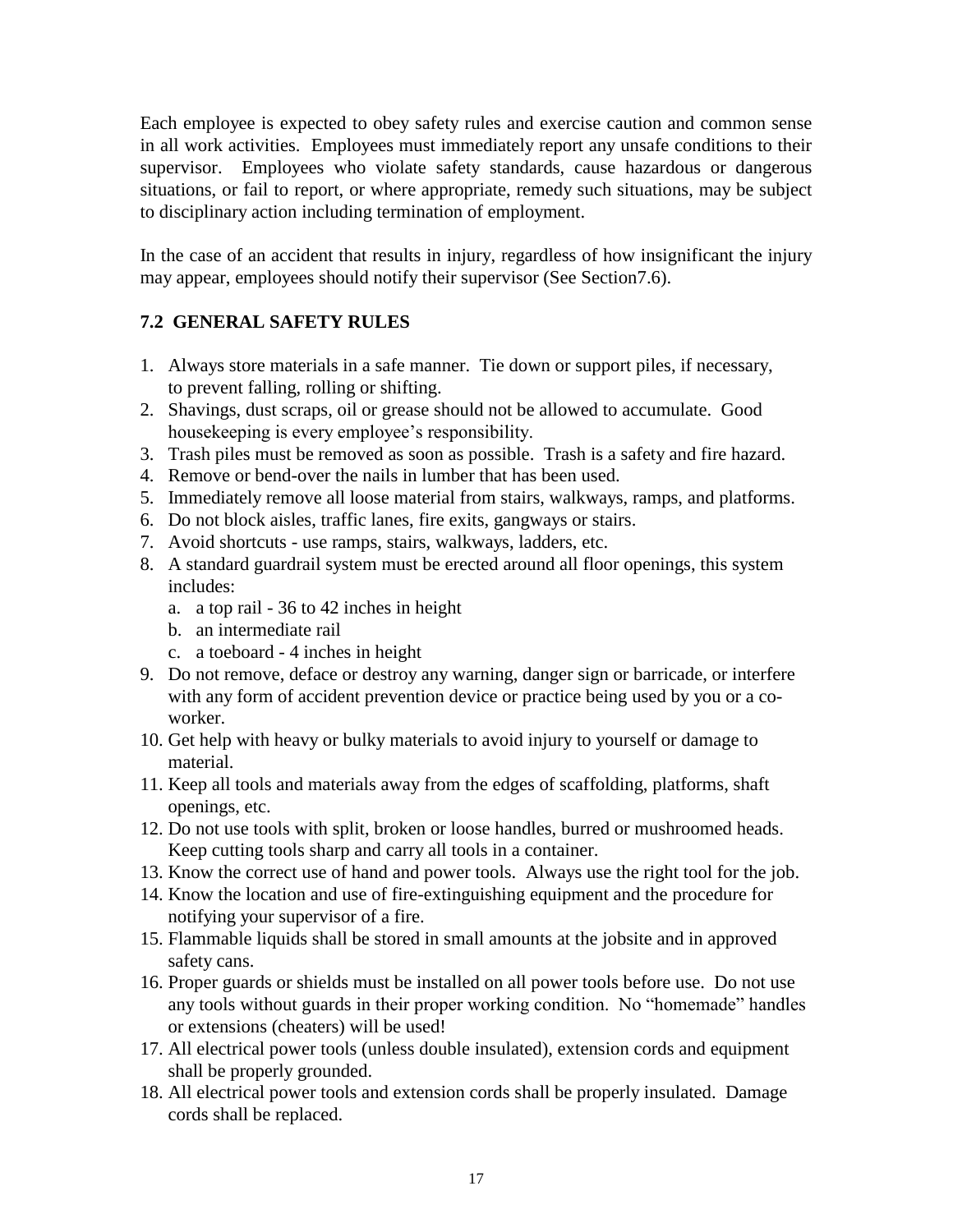# **7.3 PERSONAL WORK RULES**

- 1. Immediately report every injury, no matter how slight, to your supervisor.
- 2. Horseplay, fighting, gambling, possession of firearms and possession or use of alcoholic beverages are strictly forbidden.
- 3. Drugs, except as prescribed by a qualified physician, will not be tolerated. If you are using drugs prescribed by a qualified physician, you must notify your supervisor.
- 4. Running on any construction site is strictly prohibited except in extreme emergencies.
- 5. Wear clothing suitable for the weather and your work. Torn, loose clothing, cuffs, or sleeves, etc. are hazardous and could cause accidents.
- 6. Jewelry (rings, bracelets, neck chains, etc.) should not be worn.
- 7. Hard hats must be worn at all times.
- 8. ANSI approved eye protection must be carried at all times and worn when operations present potential eye injury.
- 9. Proper footwear must be worn on all construction sites; safety boots are highly recommended. The wearing of sport shoes, sandals, dress shoes and similar footwear is strictly prohibited.
- 10. Always use gloves, aprons or other protective clothing when handling rough materials, chemicals and hot or cold objects.
- 11. When spray painting, finish painting, burning, exposed to large quantities of dust or to other toxic hazards, always wear the correct respirator as required.
- 12. Safety equipment is for your protection. Use it correctly and keep it in its best working condition, immediately report any lost or damaged equipment.
- 13. It is the employee"s responsibility to inform his supervisor of any additional protection equipment needed prior to beginning operation presenting the hazard.

# **7.4 PERSONAL PROTECTIVE EQUIPMENT POLICY**

This policy is designed to increase the safety and health of TEK Construction"s employees, subcontractors, and visitors. TEK Construction believes that all individuals on our jobsites shall wear adequate personal protective equipment, in order to maintain this objective.

# Hard Hats and Safety Glasses

All TEK employees and visitors must wear ANSI approved hard hats anytime they are working on or visiting a jobsite. They are also required to carry eye and/or face protection at all times and wear it when machines or operations present potential eye or face injury from physical, chemical, or radiation agents. If the safety glasses cause vision difficulties the employee is to immediately contact his project superintendent, who may authorize appropriate corrective action. If an exception is granted, it will be explained to the entire crew at the next safety meeting. TEK will provide the hard hats and nonprescription safety glasses to all TEK employees and visitors.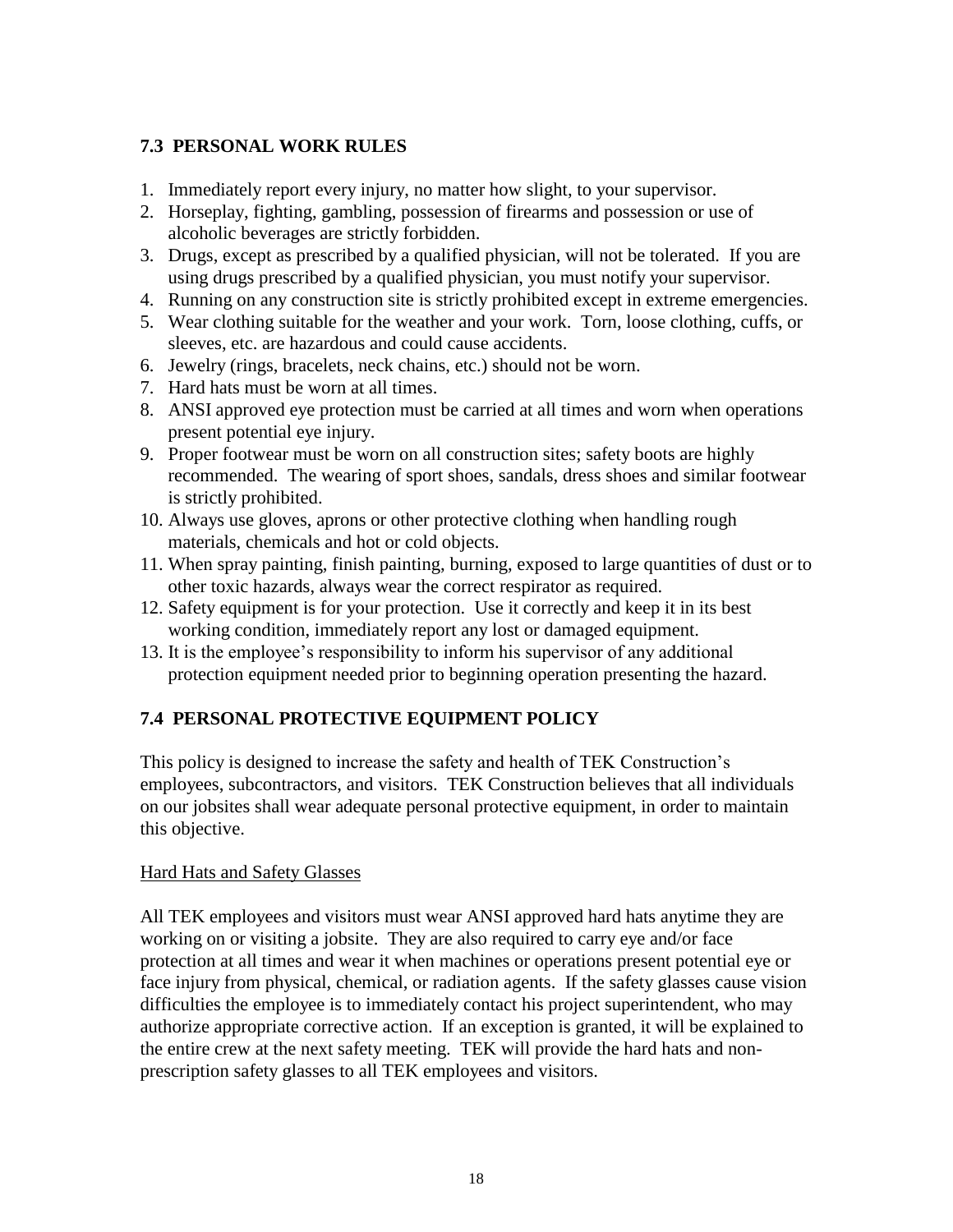Subcontractor employees are required to wear hard hats at all times on the jobsite. They are also required to carry eye and/or face protection at all times and wear it when machines or operations present potential eye or face injury from physical, chemical, or radiation agents. Subcontractors have the responsibility to provide their workers with ANSI approved hard hats and safety glasses.

#### Personal Flotation Devices

Any TEK employee working on, over or adjacent to water, shall be provided with, and shall wear, approved personal flotation devices. Approved flotation devices shall be approved by the United States Coast Guard as a Type I, II, III or V or their equivalent.

All subcontractors and visitors are required to wear approved personal flotation devices when exposed to the same hazards.

This requirement will be determined on each job by the Superintendent and the Safety Manager, depending on the exposure.

#### Disciplinary Procedures

Usually, the following three steps shall be taken when an employee is found to not be wearing their personal protective equipment.

WARNING 1: The employee and supervisor will immediately discuss the Personal Protective Equipment Policy and the importance of wearing the equipment. The supervisor instructs the employee to wear the personal protective equipment. The supervisor reiterates the disciplinary actions that would follow if the employee is again found to not be wearing the required protective equipment.

WARNING 2: The employee is sent home for the remainder of the day without pay.

WARNING 3: The employee may be subject to termination.

If the situation warrants it, the supervisor or manager may take other actions instead of these warnings; including the termination of the employee. All warnings shall be documented in writing, copied and placed in the employees personnel file at the home office. If, after any warning, the employee chooses not to wear the personal protective equipment provided, the employee may be subject to termination.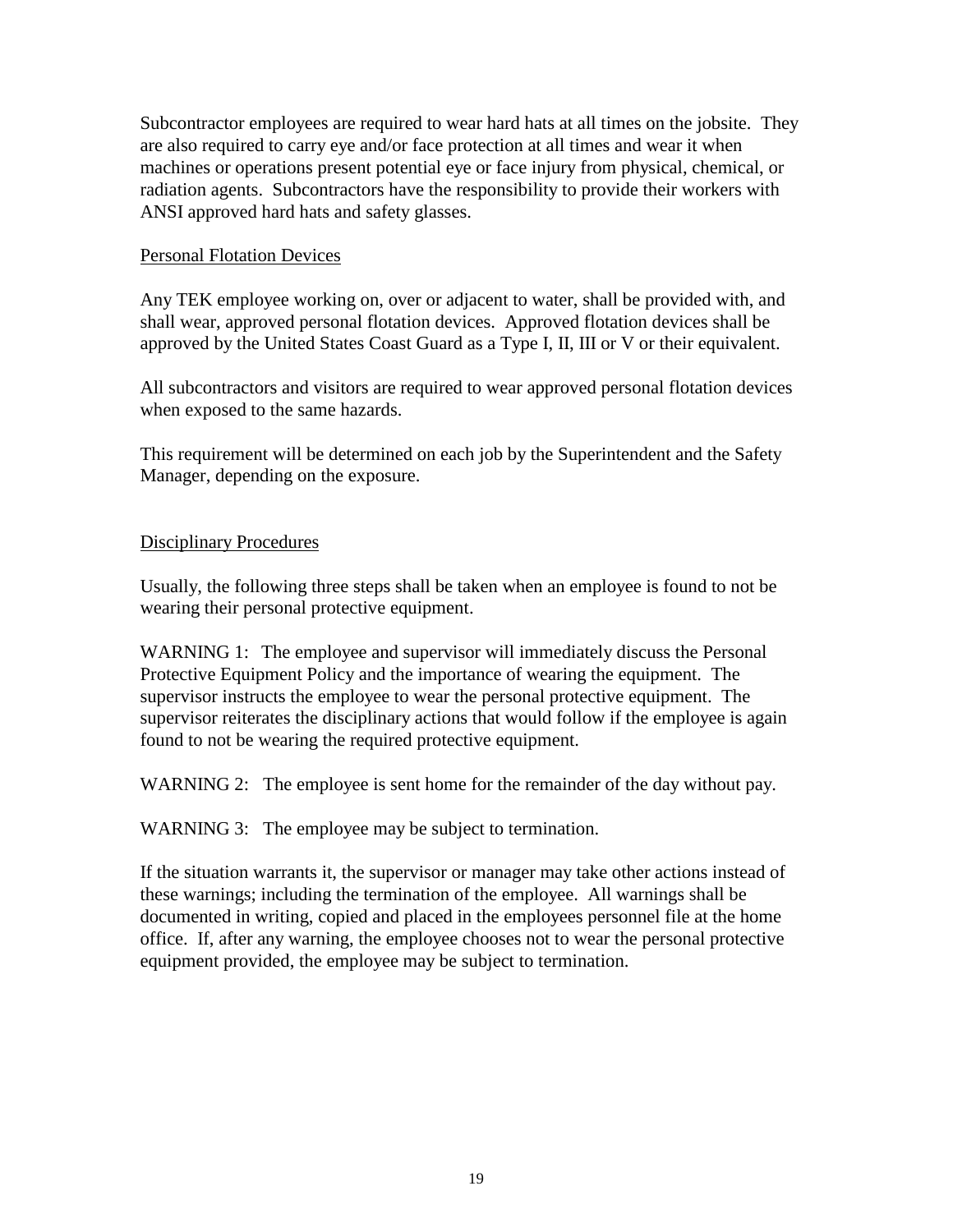### **7.5 HEALTH-RELATED ISSUES**

Employees who become aware of any health-related issue, including pregnancy, should notify their supervisor and TEK"s payroll department of their health status. This policy has been instituted strictly to protect the employee.

A written "permission to work" from the employee"s doctor is required at the time or shortly after notice has been given. The doctor's note should specify whether the employee is able to perform regular duties as outlined in his/her job description.

# **7.6 PROCEDURES FOR AN INJURY OR ILLNESS ON THE JOB**

- 1. Employee Accident/Injury Reporting:
	- a. Report the accident/injury immediately to your supervisor or foreman.
	- b. Fill out "Employees Report of Accident Form" See attached form.
	- c. When you fill out your "Employee"s Daily Labor Report" note the injury See attached form.
- 2. In the case of a serious accident, the foreman will take control:
	- a. Supervise and administer first aid.
	- b. Secure site and make sure there is no chance of secondary injury.
	- c. Arrange for transportation (ambulance, company vehicle, etc.), depending on the seriousness of the injury.
	- d. Notify top management if not already present. A contact should be made with the Safety Manager at the home office (360) 312-5530.
- 3. Documentation:
	- a. **Minor injuries** (requiring doctor/outpatient care). After the medical needs of the injured person have been take care of, an investigation of the accident will be conducted by the immediate supervisor and any witnesses to determine the causes. The accident cause and finding will be discussed at the next safety meeting. The findings shall be documented on our accident form and recorded on the OSHA 300 log.
	- b. **Major injuries** (fatality or multiple hospitalization). Top management must see that the Department of Labor and Industries is notified as soon as possible (at least within 24 hours). Contact the Safety Manager at the home office for notification of L&I. Onsite management will then assist L&I in the investigation. The findings shall be documented on our accident form and recorded on the OSHA 300 log.
- 4. Near-Misses:
	- a. All near-misses shall be investigated to find cause and eliminate it.
	- b. Document finding on TEK accident form.
	- c. Review findings at weekly safety meeting or sooner if situation warrants.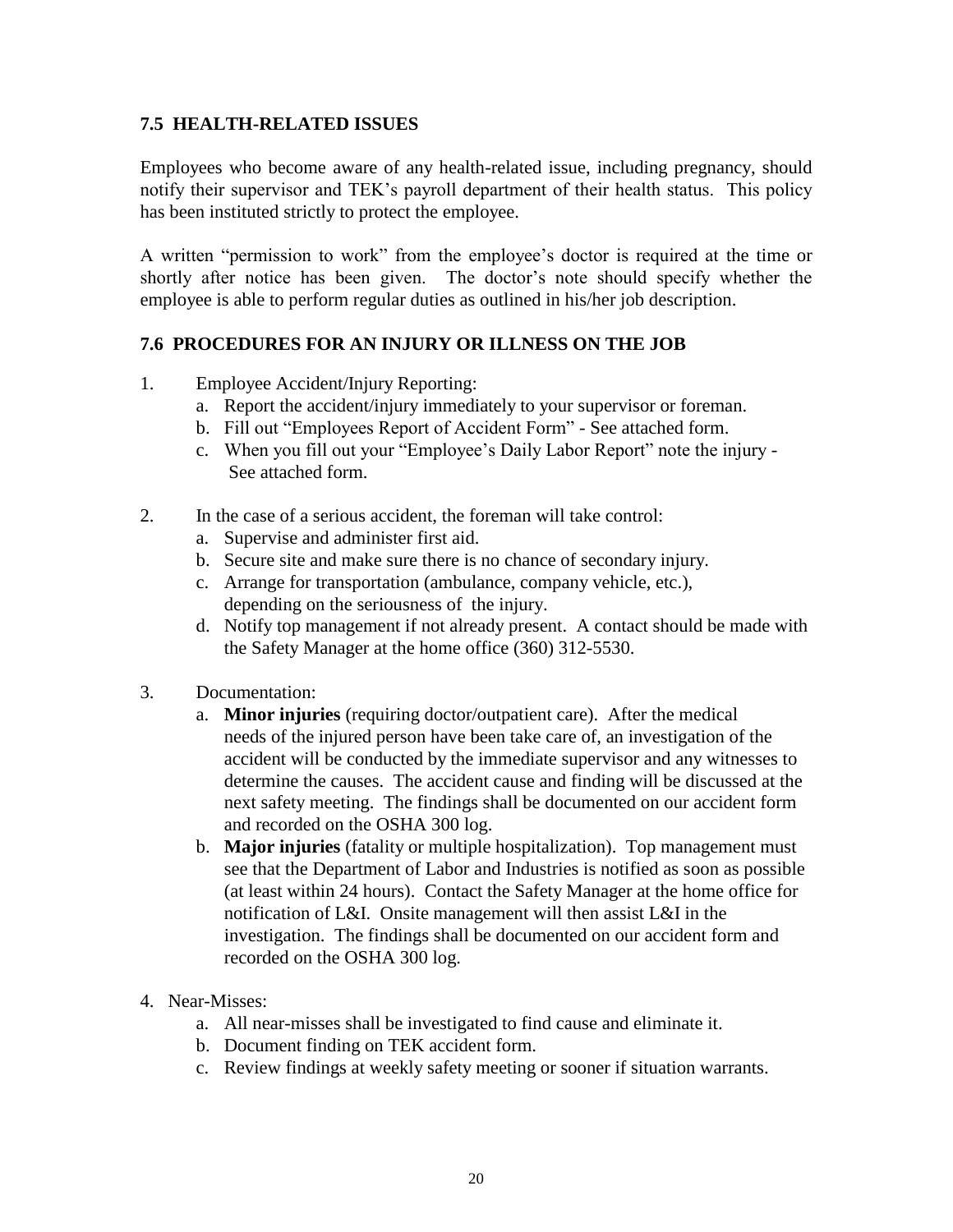# **7.7 FIRST-AID / CPR TRAINING, KITS AND INFORMATION**

To insure that any TEK employee that suffers an injury will receive immediate medical attention, TEK Construction, Inc. will ensure that an employee certified in first-aid / CPR is available onsite at all times.

- 1. To meet the above objective, the following procedures will be followed:
	- a. All supervisors or persons in charge of crews will be first-aid / CPR trained unless their duties require them to be away from the jobsite. If so, other persons who are certified in first-aid / CPR will be designated as the recognized first-aider.
	- b. Other persons, designated by management, will be trained to augment or surpass the standard requirements of first aid / CPR training.
	- c. Valid first-aid / CPR cards are recognized as ones that include both first-aid/ CPR, and have not expired.
- 2. Each jobsite will have a list containing the following information:
	- a. The location of first-aid kits on the jobsite.
	- b. The names of employees that are certified in first-aid / CPR.
	- c. The emergency procedures that should be followed in case of an emergency.

 This list shall be posted at strategic locations, such as on first-aid kits, at or near telephones and on bulletin boards.

# **7.8 SUBSTANCE ABUSE**

The Company is committed to providing a safe and productive workplace for its employees. In keeping with this commitment, the following rules regarding alcohol and drugs of abuse have been established for all staff members, regardless of rank or position, including both regular and temporary employees. The rules apply during working hours to all employees of TEK Construction, Inc while they are on the premises or elsewhere on Company business.

The manufacture, distribution, possession, sale, or purchase of controlled substances of abuse on Company property is prohibited.

Being under the influence of illegal drugs, alcohol, or substances of abuse on Company property is prohibited.

Working while under the influence of prescription drugs that impair performance is prohibited.

So that there is no question about what these rules signify, please note the following definitions: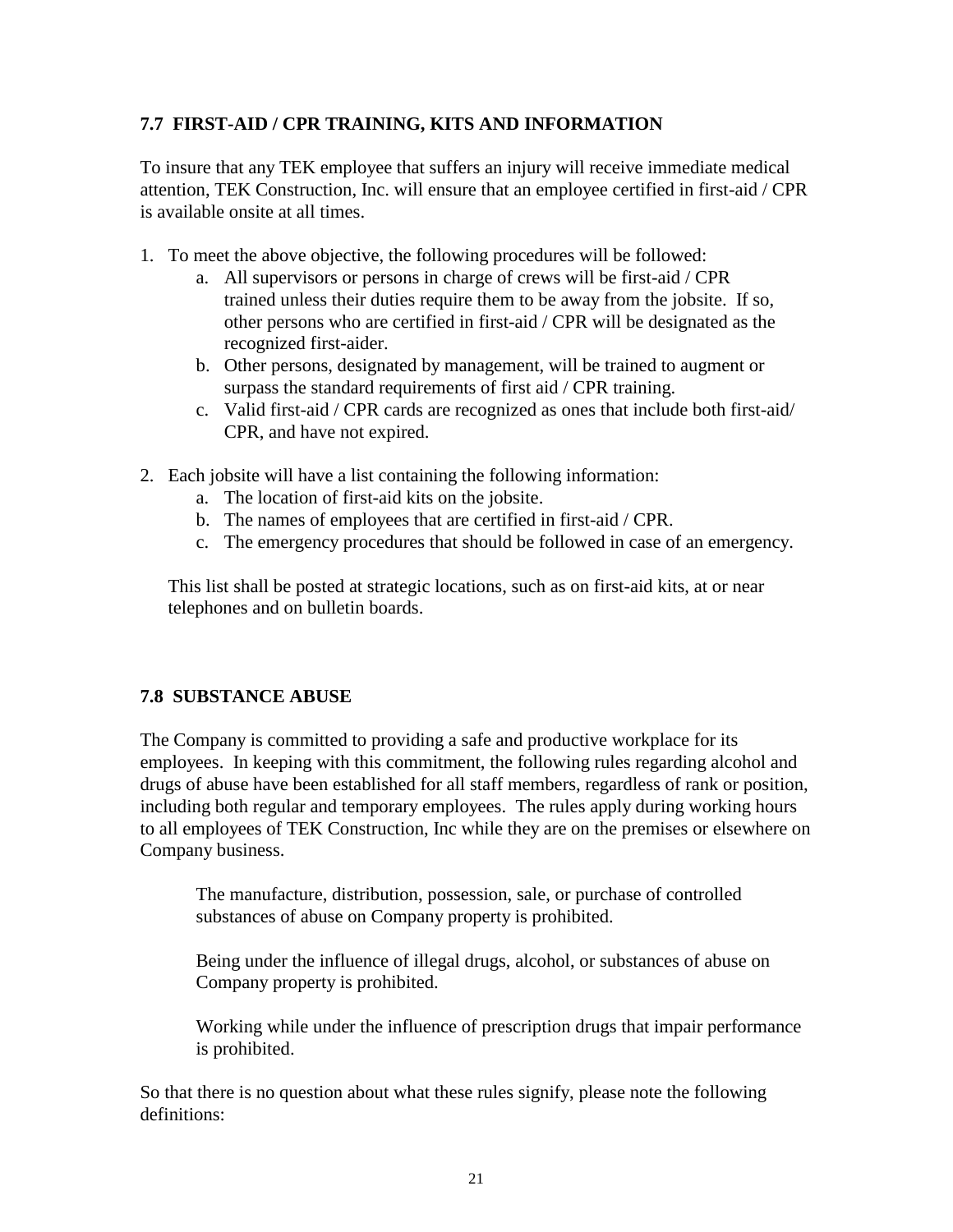Company property: All Company owned or leased property used by employees.

Controlled substance of abuse: Any substance listed in Schedules I-V of Section 202 of the Controlled Substance Act, as amended.

Drug: Any chemical substance that produces physical, mental, emotional, or behavioral change in the user.

Drug paraphernalia: Equipment, a product, or material that is used or intended for use in concealing an illegal drug, or otherwise introducing into the human body an illegal drug or controlled substance.

#### Illegal drug:

a. Any drug or derivative thereof whose use, possession, sale, transfer, attempted sale or transfer, manufacture, or storage is illegal or regulated under any federal, state, or local law or regulation.

b. Any drug, including – but not limited to – a prescription drug, used for any reason other than that prescribed by a physician. c. Inhalants used illegally.

Under the influence: A state of not having the normal use of mental or physical faculties resulting from the voluntary introduction into the body of an alcoholic beverage, drug, or substance of abuse.

Consistent with the rules listed above, any of the following actions constitutes a violation of the Company"s policy on drugs and may subject an employee to disciplinary action, up to and including immediate termination.

Using, selling, purchasing, transferring, manufacturing, or storing an illegal drug or drug paraphernalia, or attempting to or assisting another to do so, while in the course of employment.

Working or reporting to work, conducting Company business or being on Company property while under the influence of an illegal drug or alcohol, or in an impaired condition.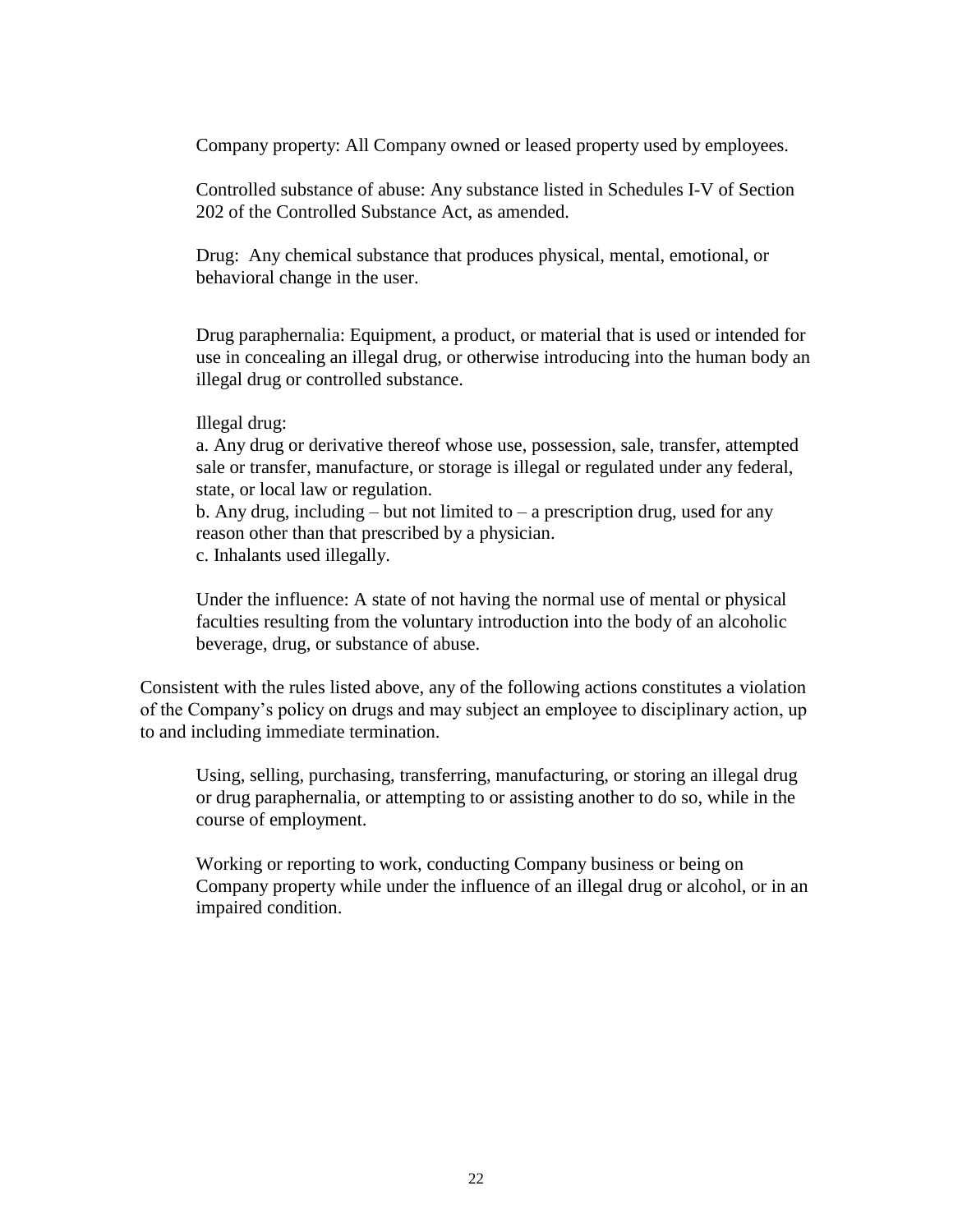# ACKNOWLEDGEMENT OF RECEIPT OF EMPLOYEE HANDBOOK

My signature below certifies that I have received, read and understand the procedures and practices outlined in TEK"s New Hire Packet and Employee Handbook. I will abide by the policies, procedures, practices and safety rules outlined therein.

\_\_\_\_\_\_\_\_\_\_\_\_\_\_\_\_\_\_\_\_\_\_\_\_\_\_\_\_\_\_\_\_\_\_\_\_\_\_ \_\_\_\_\_\_\_\_\_\_\_\_\_\_\_\_\_\_

By my signature hereto, I agree to the terms of this agreement.

**(EMPLOYEE SIGNATURE) (DATE)**

**(PLEASE PRINT YOUR FULL NAME)**

\_\_\_\_\_\_\_\_\_\_\_\_\_\_\_\_\_\_\_\_\_\_\_\_\_\_\_\_\_\_\_\_\_\_\_\_\_\_

\_\_\_\_\_\_\_\_\_\_\_\_\_\_\_\_\_\_\_\_\_\_\_\_\_\_\_\_\_\_\_\_\_\_\_\_\_\_\_ **(WITNESS)**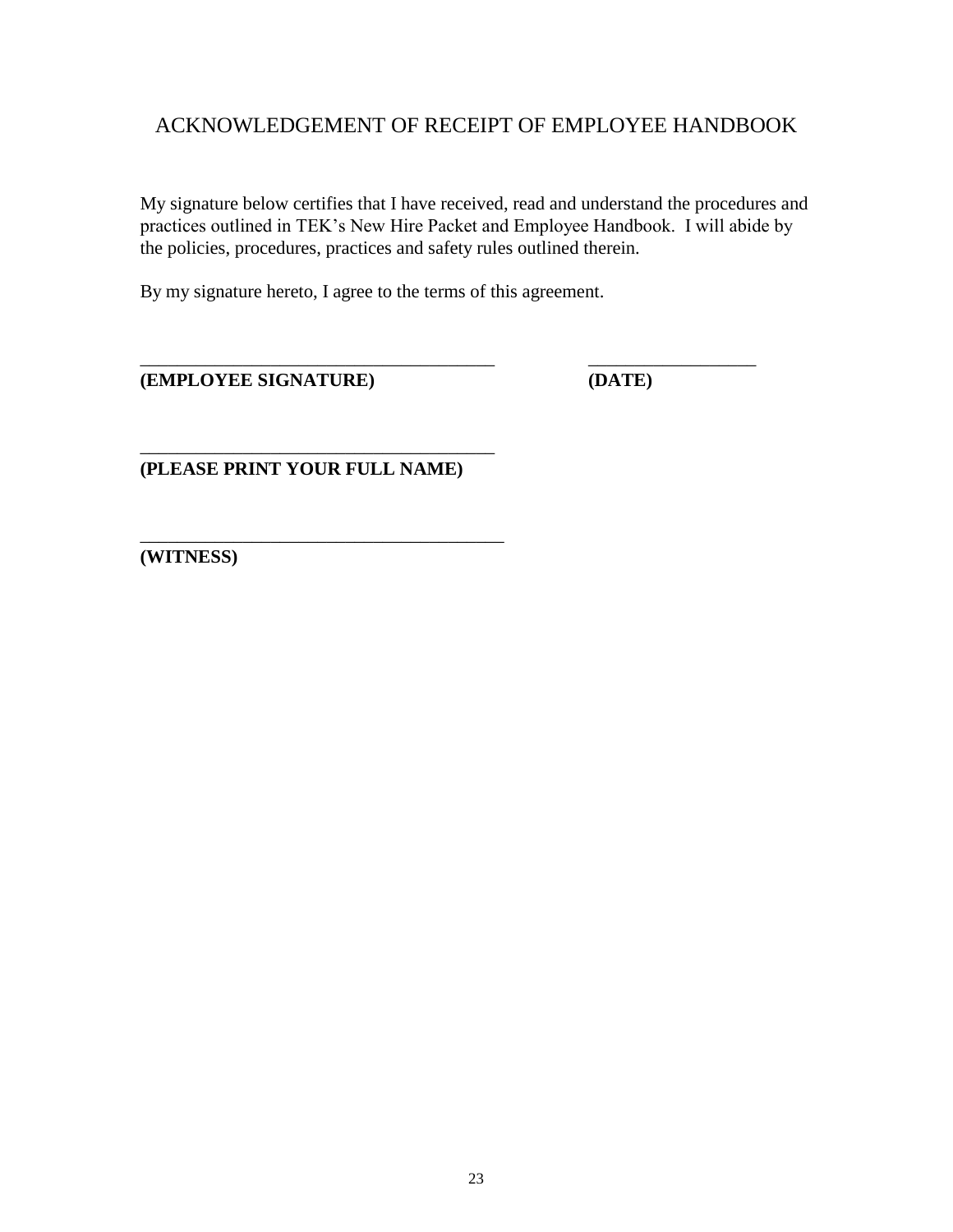# **FORMS**

This section contains a copy of forms completed in the TEK New Hire Packet.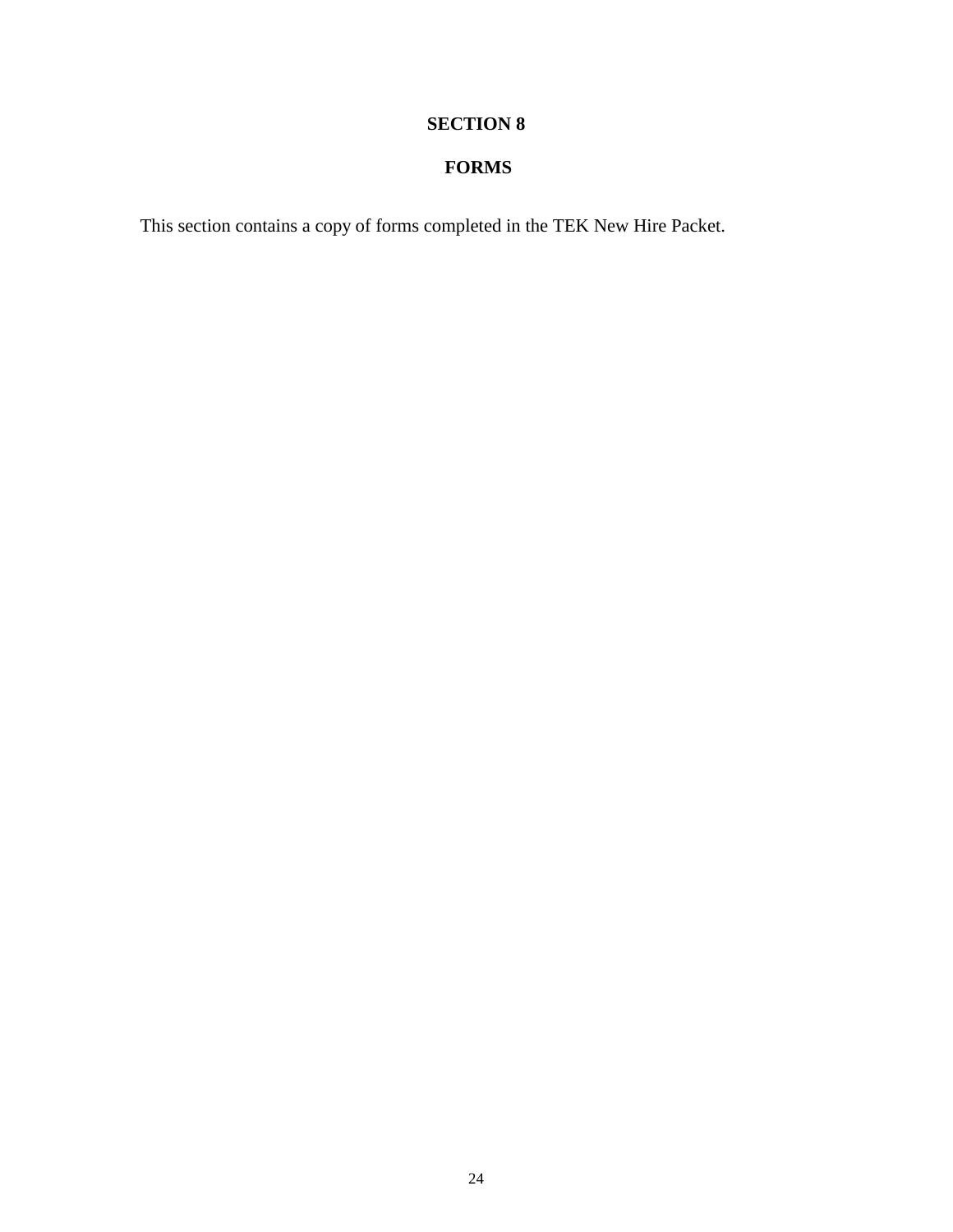# **MEDICAL EVALUATION FORM**

| This Medical Evaluation Form will only be completed after an offer of employment has<br>been made.                 |                                                                                                                                                              |                    |                    |               |  |
|--------------------------------------------------------------------------------------------------------------------|--------------------------------------------------------------------------------------------------------------------------------------------------------------|--------------------|--------------------|---------------|--|
|                                                                                                                    | 1. Physical defects: (i.e. artificial limbs, eyes, joints, hearing loss, eye glasses, etc.)                                                                  |                    |                    |               |  |
|                                                                                                                    | 2. Have you ever drawn compensation for on-the-job injuries? Yes __ No___. If yes,<br>give approximate dates, type of injury(s) and length of disability(s): |                    |                    |               |  |
| 3. Do you have a compensation claim pending at this time? Yes___ No___<br>4. Do you have now or have you ever had: |                                                                                                                                                              |                    |                    |               |  |
|                                                                                                                    | <b>Diabetes</b>                                                                                                                                              |                    | $Yes$ No ______    |               |  |
|                                                                                                                    | <b>Back Problems</b>                                                                                                                                         |                    | $Yes \_\_ No \_\_$ |               |  |
|                                                                                                                    | Hernia                                                                                                                                                       |                    | $Yes \_\_ No \_\_$ |               |  |
|                                                                                                                    | <b>Heart Trouble</b>                                                                                                                                         |                    | $Yes$ No ______    |               |  |
|                                                                                                                    | Epilepsy                                                                                                                                                     |                    | $Yes \_\_ No \_\_$ |               |  |
|                                                                                                                    | <b>Arthritis</b>                                                                                                                                             |                    | $Yes$ No ______    |               |  |
|                                                                                                                    | Alcohol/Drug Abuse Yes __ No __                                                                                                                              |                    |                    |               |  |
|                                                                                                                    | High Blood Pressure Yes __ No __                                                                                                                             |                    |                    |               |  |
|                                                                                                                    | Fainting/Dizziness                                                                                                                                           | $Yes \_\_ No \_\_$ |                    |               |  |
|                                                                                                                    | What is your blood type?                                                                                                                                     |                    |                    |               |  |
|                                                                                                                    | 5. Any other chronic illnesses or injuries in the last seven (7) years?                                                                                      |                    |                    |               |  |
|                                                                                                                    |                                                                                                                                                              |                    |                    |               |  |
|                                                                                                                    |                                                                                                                                                              |                    |                    |               |  |
|                                                                                                                    | If Yes, please explain:<br>7. Person to contact in case of emergency:                                                                                        |                    |                    |               |  |
|                                                                                                                    |                                                                                                                                                              |                    |                    | Phone number: |  |

I understand that any false statements made by me are grounds for immediate termination.

 $\blacksquare$   $\blacksquare$   $\blacksquare$   $\blacksquare$   $\blacksquare$   $\blacksquare$   $\blacksquare$   $\blacksquare$   $\blacksquare$   $\blacksquare$   $\blacksquare$   $\blacksquare$   $\blacksquare$   $\blacksquare$   $\blacksquare$   $\blacksquare$   $\blacksquare$   $\blacksquare$   $\blacksquare$   $\blacksquare$   $\blacksquare$   $\blacksquare$   $\blacksquare$   $\blacksquare$   $\blacksquare$   $\blacksquare$   $\blacksquare$   $\blacksquare$   $\blacksquare$   $\blacksquare$   $\blacksquare$   $\blacks$ 

(Signature)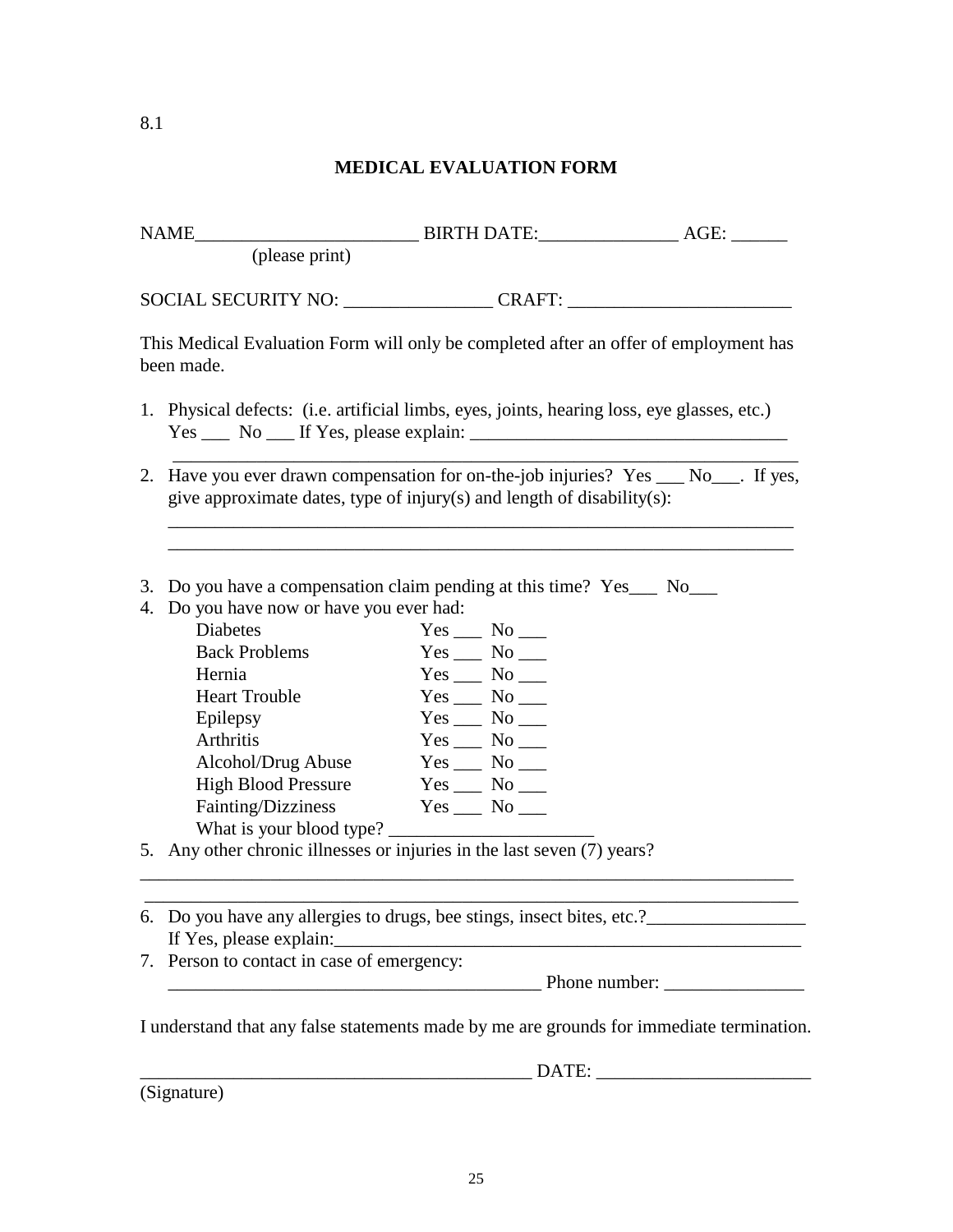8.2

#### **AUTHORIZATION FOR RELEASE OF MEDICAL INFORMATION**

EMPLOYEE FILLS OUT THE LINES INDICATED WITH (\*) ONLY.

 $*$  DATE:

 $*$ SIGNATURE:

\*PRINT FULL NAME: \_\_\_\_\_\_\_\_\_\_\_\_\_\_\_\_\_\_\_\_\_\_\_\_\_\_\_\_\_\_\_\_\_\_\_\_\_\_\_\_\_\_\_\_\_\_\_

\*ADDRESS: \_\_\_\_\_\_\_\_\_\_\_\_\_\_\_\_\_\_\_\_\_\_\_\_\_\_\_\_\_\_\_\_\_\_\_\_\_\_\_\_\_\_\_\_\_\_\_\_\_\_\_\_\_\_\_

IMPORTANT: The Medical Release Form (below) will be used by our office only if your are seen by a physician for an on the job injury.

# **AUTHORIZATION FOR RELEASE OF MEDICAL INFORMATION**

TO: \_\_\_\_\_\_\_\_\_\_\_\_\_\_\_\_\_\_\_\_\_\_\_\_\_\_\_\_\_\_\_\_\_\_\_\_\_\_\_\_\_\_\_\_\_\_\_\_\_\_\_\_\_\_\_\_\_\_\_\_\_\_

Name of medical facility or doctor

RE: \_\_\_\_\_\_\_\_\_\_\_\_\_\_\_\_\_\_\_\_\_\_\_\_\_\_\_\_\_\_\_\_\_\_\_\_\_\_\_\_\_\_\_\_\_\_\_\_\_\_\_\_\_\_\_\_\_\_\_\_\_\_

Name of employee/patient

DATE OF ACCIDENT: \_\_\_\_\_\_\_\_\_\_\_\_\_\_\_\_\_\_\_\_\_\_\_\_\_\_\_\_\_\_\_\_\_\_\_\_\_\_\_\_\_\_\_\_\_\_

DATE OF ADMISSION: \_\_\_\_\_\_\_\_\_\_\_\_\_\_\_\_\_\_\_\_\_\_\_\_\_\_\_\_\_\_\_\_\_\_\_\_\_\_\_\_\_\_\_\_\_

This will authorize my employer, TEK Construction, Inc., to examine, inspect and make photostatic copies of all medical records, records, charts, notes, x-rays and other data, including correspondence and documents in your possession, pertaining to the above signed. A photocopy of this authorization shall be as valid as the original.

You are further authorized to mail to my employer, upon their request, all medical reports and all itemizations for charges of services rendered by you to the above signed. You are not authorized to release any information to anyone else without first obtaining permission in writing from me or my attorney(s).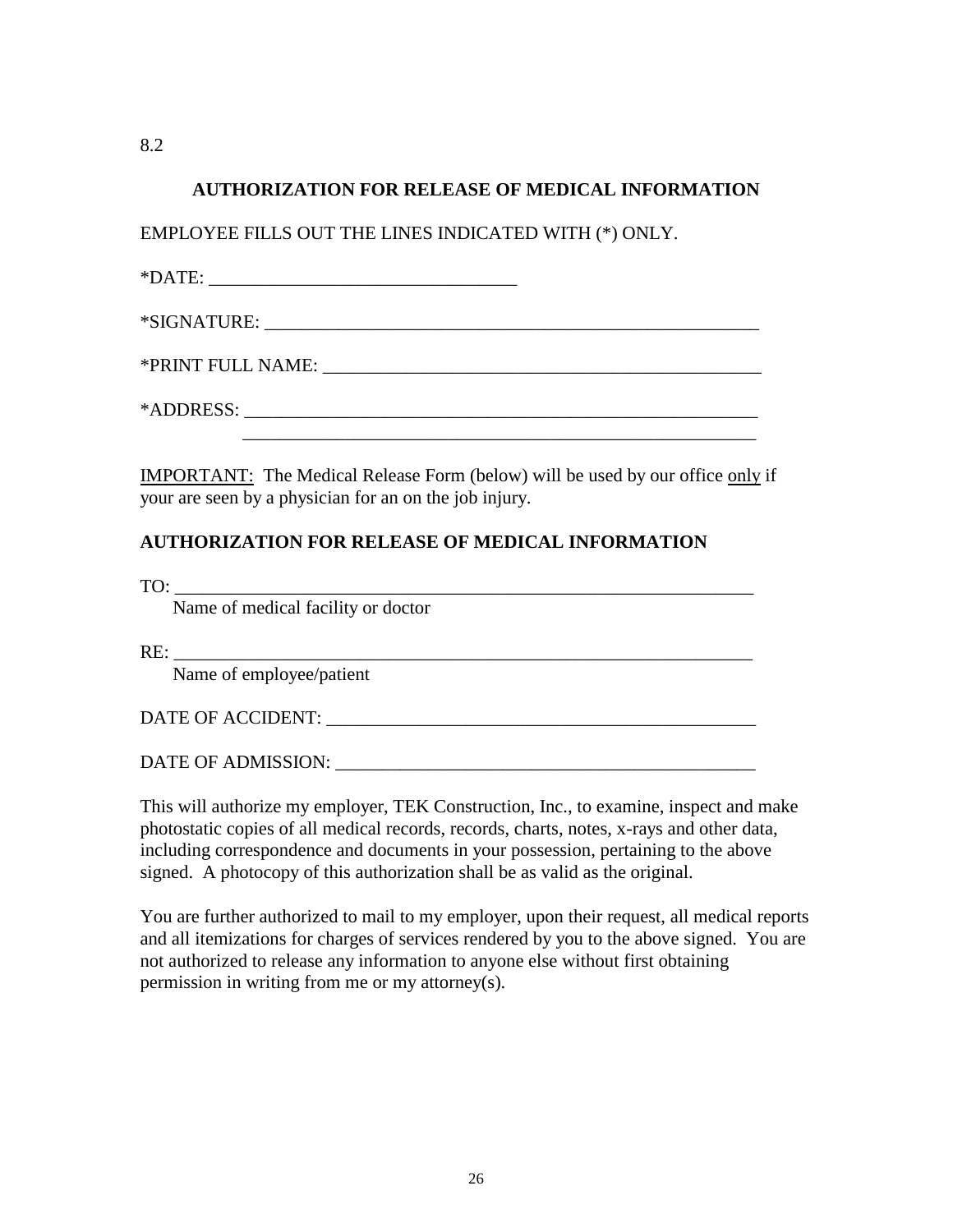# **Employee Orientation Checklist - Safety**

| Employee Name       |            |
|---------------------|------------|
| Project Name/Number |            |
| Position/Title      | Date Hired |

This checklist is a guideline for conducting employee safety orientations for employees new to TEK Construction, Inc. Once completed and signed by both supervisor and employee, it serves as documentation that orientation has taken place.

Place a check on each line to indicate that the subject has been covered:

- \_\_\_1. Explain the company safety program, including:
	- a. Accident investigation and reporting
	- b. Safety meetings
- \_\_\_2. First-Aid Supplies, Equipment and Trained Personnel
	- a. Location of Kits/Facilities
	- b. Trained Employees Onsite
	- c. Bloodborne Pathogens
- \_\_\_3. Personal Protective Equipment Policy
	- a. Types of equipment required
	- b. How to properly wear equipment
- \_\_\_4. Job Specific Hazards and Training
	-
	- b. General Safety Rules g. Lockout/Tagout
	- c. Ladders and Guardrails h. Fire Prevention
	-
	- e. Confined Spaces
	- a. Personal Work Rules f. Respiratory Protection
		-
		-
	- d. Fall Protection i. Hazardous Chemicals
- \_\_\_5. Vehicle and Equipment Safety
	- a. Individuals are responsible for the equipment they operate.
	- b. Only trained operators are allowed to operate equipment.

**\*Note:** Do not sign unless all items are covered and all questions are answered.

The signature below documents that the appropriate elements have been discussed to the satisfaction of both parties, and that both the supervisor and employee accept responsibility for maintaining a safe and healthful work environment.

Date <u>Supervisor's Signature</u> <u>Supervisor</u>'s Signature  $\frac{1}{2}$ Date \_\_\_\_\_\_\_\_\_\_\_\_\_\_\_\_\_\_\_ Employee's Signature \_\_\_\_\_\_\_\_\_\_\_\_\_\_\_\_\_\_\_\_\_\_\_\_\_\_\_\_\_\_\_\_\_\_

8.3

- 
- 
- 
-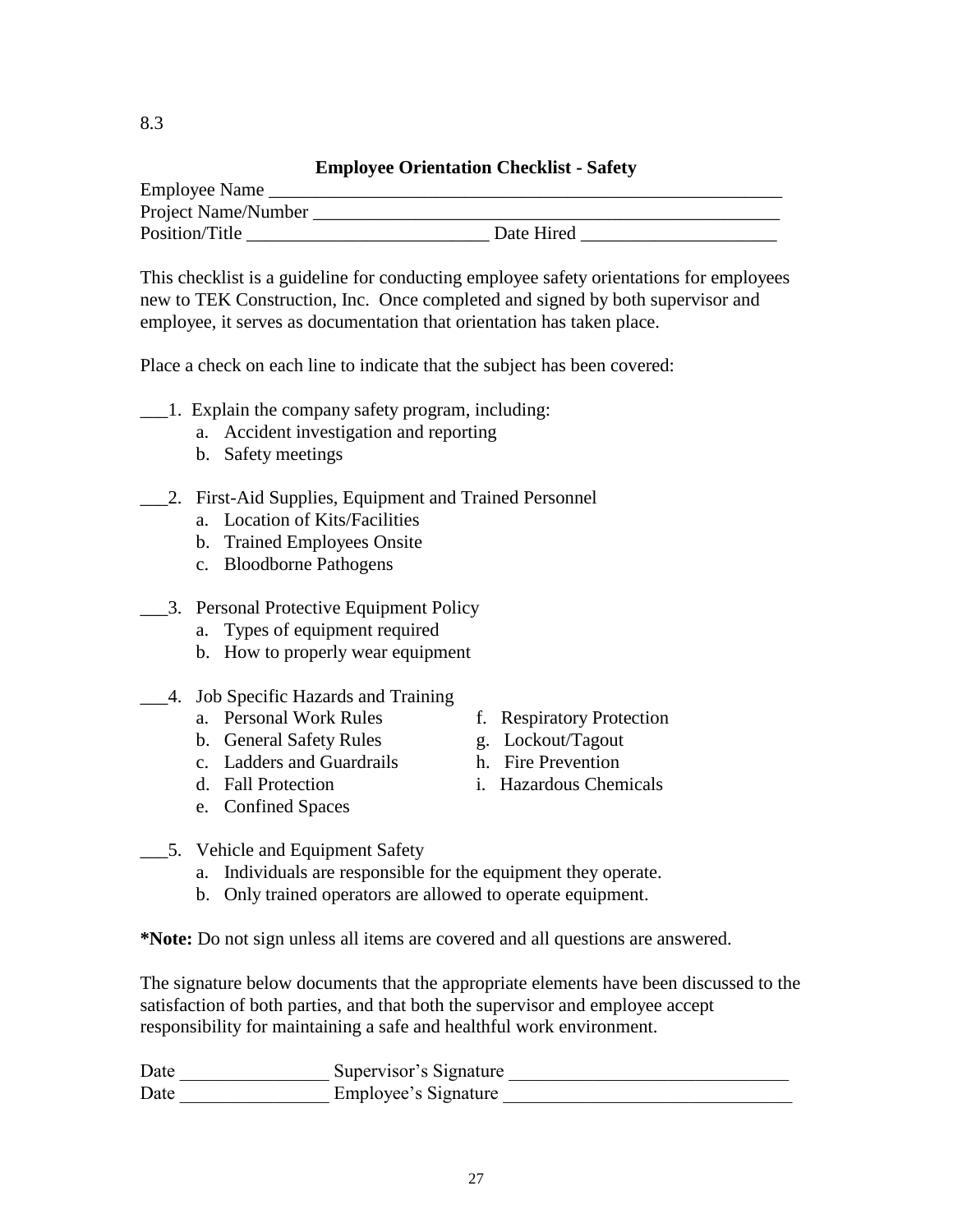# **Employee Orientation Checklist - Hazardous Substances**

| Employee Name       |            |
|---------------------|------------|
| Project Name/Number | Title      |
| Trainer             | Date Hired |

This checklist is to inform employees of TEK Construction, Inc."s Hazard Communication Program. Place a check on each line to indicate the subject has been covered.

The supervisor has reviewed the following Hazard Communication Program information with the employee:

- \_\_\_1. The purpose of the hazard communication standard is to require chemical manufacturers or importers to assess the hazards of chemicals they produce or import. All employees must provide information to their employees about the hazard chemicals to which they may be exposed. Employees must be informed about the hazard communication program, labels and other forms of warning, materials safety data sheets, and they must have training on the hazardous substances they may encounter.
- \_\_\_2. The supervisor has reviewed the hazardous chemical list with the employee.
- \_\_\_3. The employer has shown the employee the:

**8.4**

- a. location of hazardous chemicals within the employee"s work site.
- b. location of the written Hazard Communication Program
- c. location of the material safety data sheets for all hazardous chemicals in the employee's assigned work area.
- d. location of the list of persons trained and authorized to handle the hazardous chemicals.

The signatures below document that appropriate elements have been discussed to the satisfaction of both parties and that both supervisor and employee accept responsibility for maintaining a safe and healthful work environment.

| Date | Supervisor's Signature |
|------|------------------------|
|      |                        |
| Date | Employee's Signature   |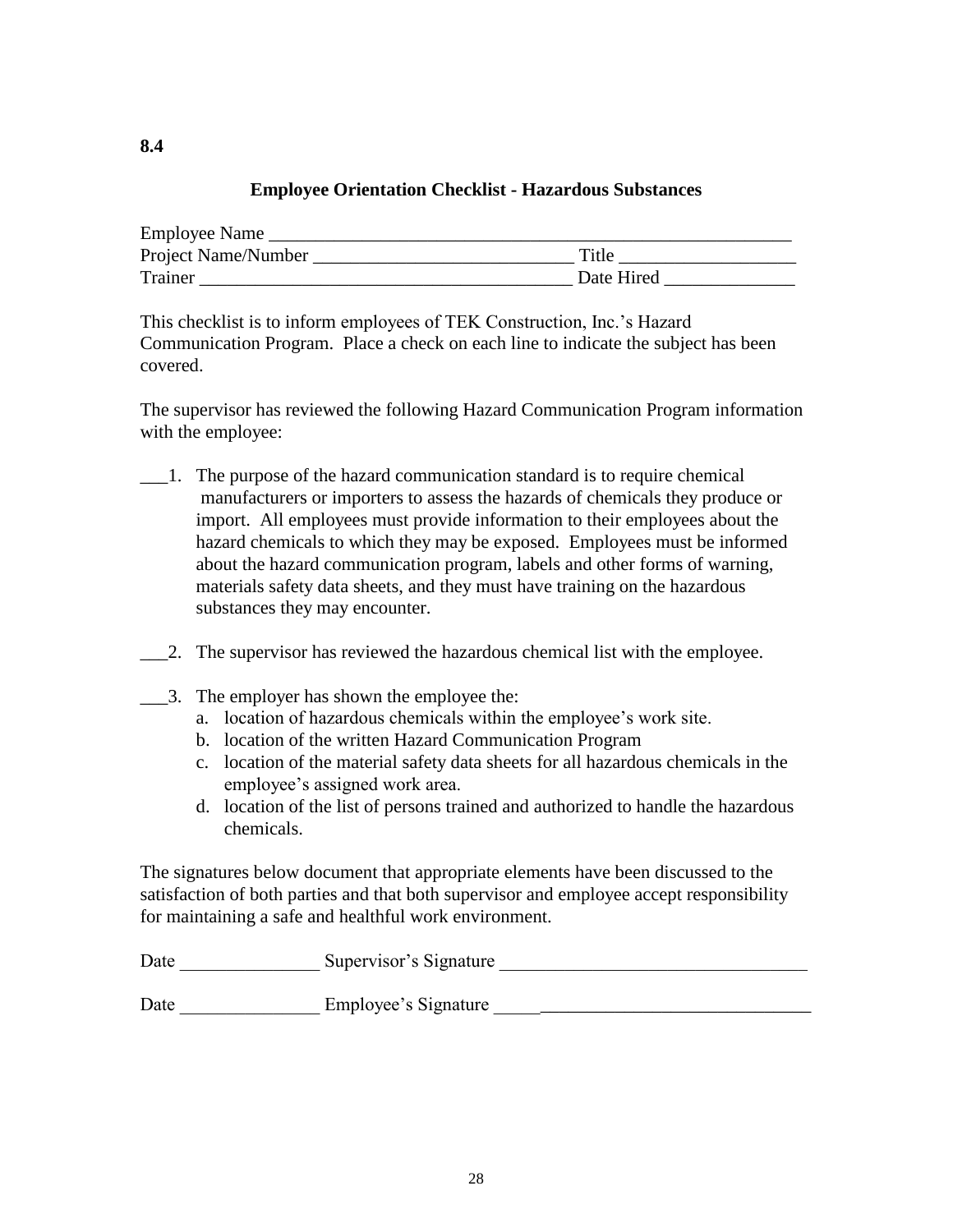# **PRE/CONTINUED-EMPLOYMENT URINALYSIS AGREEMENT**

# PLEASE READ CAREFULLY

I freely and voluntarily agree to submit to a urinalysis (drug screen) as part of my application for employment. I understand that either refusal to submit to the urinalysis screen or failure to qualify according to the minimum standards established by the company for this screen may disqualify me from further consideration for employment.

I further understand that upon commencement of employment with the company I may again be required to submit to a urinalysis screen. I understand that refusal to take a requested urinalysis screen or failure to meet the minimum standards set for the screen, may result in immediate suspension or discharge.

I have read in full and understand the above statements and conditions of employment.

\_\_\_\_\_\_\_\_\_\_\_\_\_\_\_\_\_\_\_\_\_\_\_\_\_\_\_\_\_\_\_\_\_\_\_\_\_\_\_ \_\_\_\_\_\_\_\_\_\_\_\_\_\_\_\_\_\_\_\_\_\_\_\_\_\_\_\_

Applicant's Signature Date

Driver"s License Information:

State:

Driver's License No.

8.5